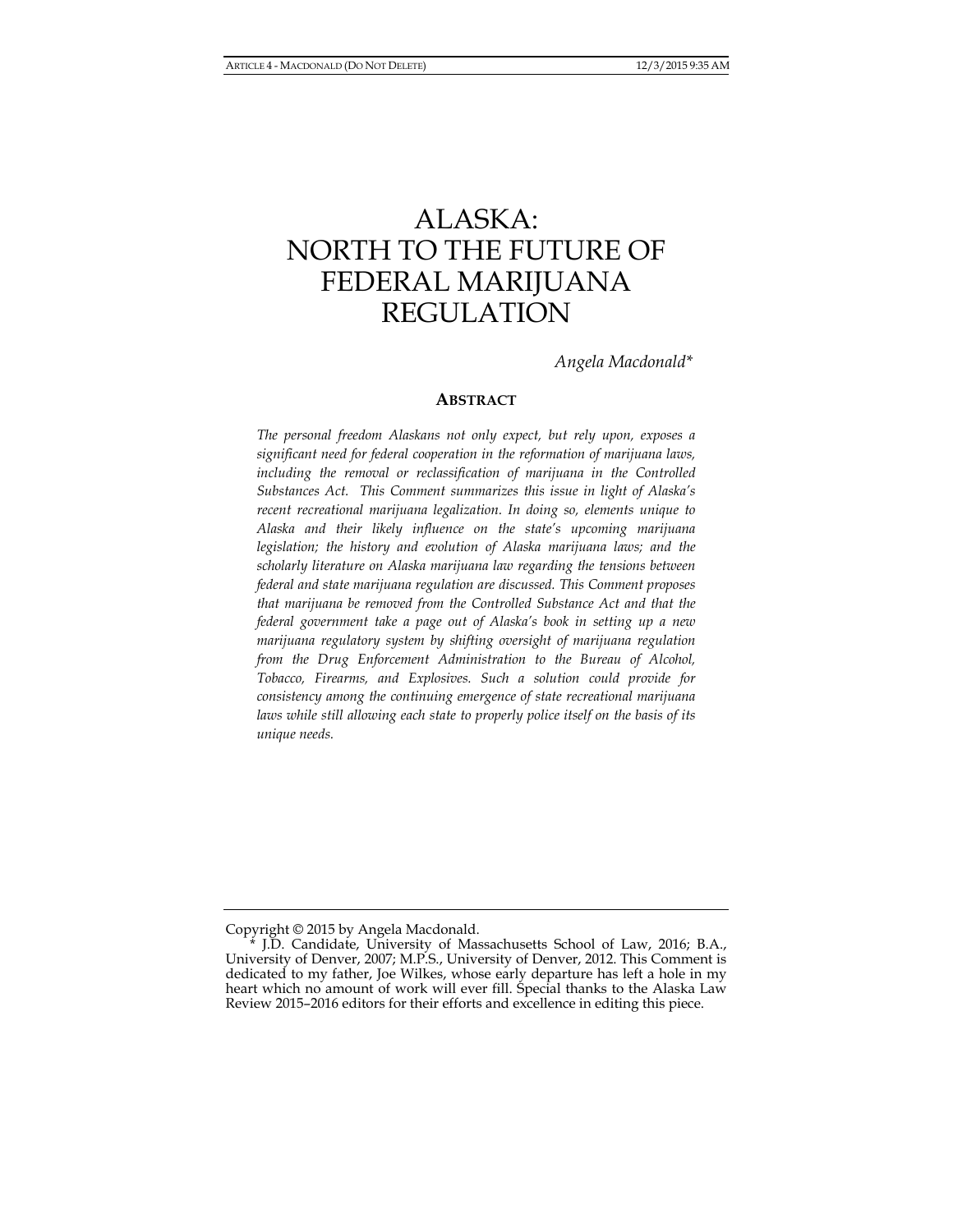#### **INTRODUCTION**

*"The brilliant stars in the northern sky, The "Bear,"—the "Dipper,"—and, shining high, The great North Star with its steady light, Over land and sea a beacon bright."*<sup>1</sup>

If you've seen the movie *North to Alaska*2 starring John Wayne, you've taken a glimpse at Hollywood's fascination with the wild nature of the vast lands way up north. The film opens with a rowdy saloon brawl. The bartender's hat magically levitates above his head with each knock about his face by his attacker. Meanwhile, a thief attempts to steal the fortune strewn about the gambling tables—only to be stopped by a dog with amusing human-like qualities. The fight ends with chuckles and handshakes, and John Wayne's character, Sam McCord, gets the girl by painfully telling her that he loves her. All's well that ends well.

If Hollywood were to make a film about marijuana legalization in Alaska with the same levity as *North to Alaska*, its theme would best analogize with the Sam McCord statement: "[The] wonderful thing about Alaska is that matrimony hasn't hit up here yet. Let's keep it a free country."3 Though full of wild exaggerations, the theme in *North to Alaska* has gets thing right: personal freedom and independence is vital to what makes Alaskans Alaskan.

This vitality of personal freedom in Alaska furthermore illustrates the existing need for federal cooperation with states as they continue to legalize marijuana and the necessary removal or reclassification of marijuana in the Controlled Substances Act (CSA). The current classification of marijuana as a Schedule I substance under the  $CSA<sup>4</sup>$  is used by the federal government to supersede state policing rights under the Tenth Amendment; it furthermore undermines the right of state legislatures to legalize and regulate marijuana in accordance with the desires of its constituents.<sup>5</sup> As states continue to legalize recreational marijuana use, they will be faced with at least two large battles: pioneering and legitimizing an industry born of illegal activity, and the federal government's limitations on the industry through an antiquated

 <sup>1.</sup> MARIE DRAKE, ALASKA'S FLAG (Royal Records 1955).

 <sup>2.</sup> NORTH TO ALASKA (Twentieth Century Fox 1960).

 <sup>3.</sup> *Id*.

 <sup>4. 21</sup> U.S.C. § 812 (2014).

 <sup>5.</sup> Marijuana on the Ballot (by year), BALLOTPEDIA (2015), http:// ballotpedia.org/Marijuana\_on\_the\_ballot#tab=By\_year [hereinafter *Marijuana on the Ballot*].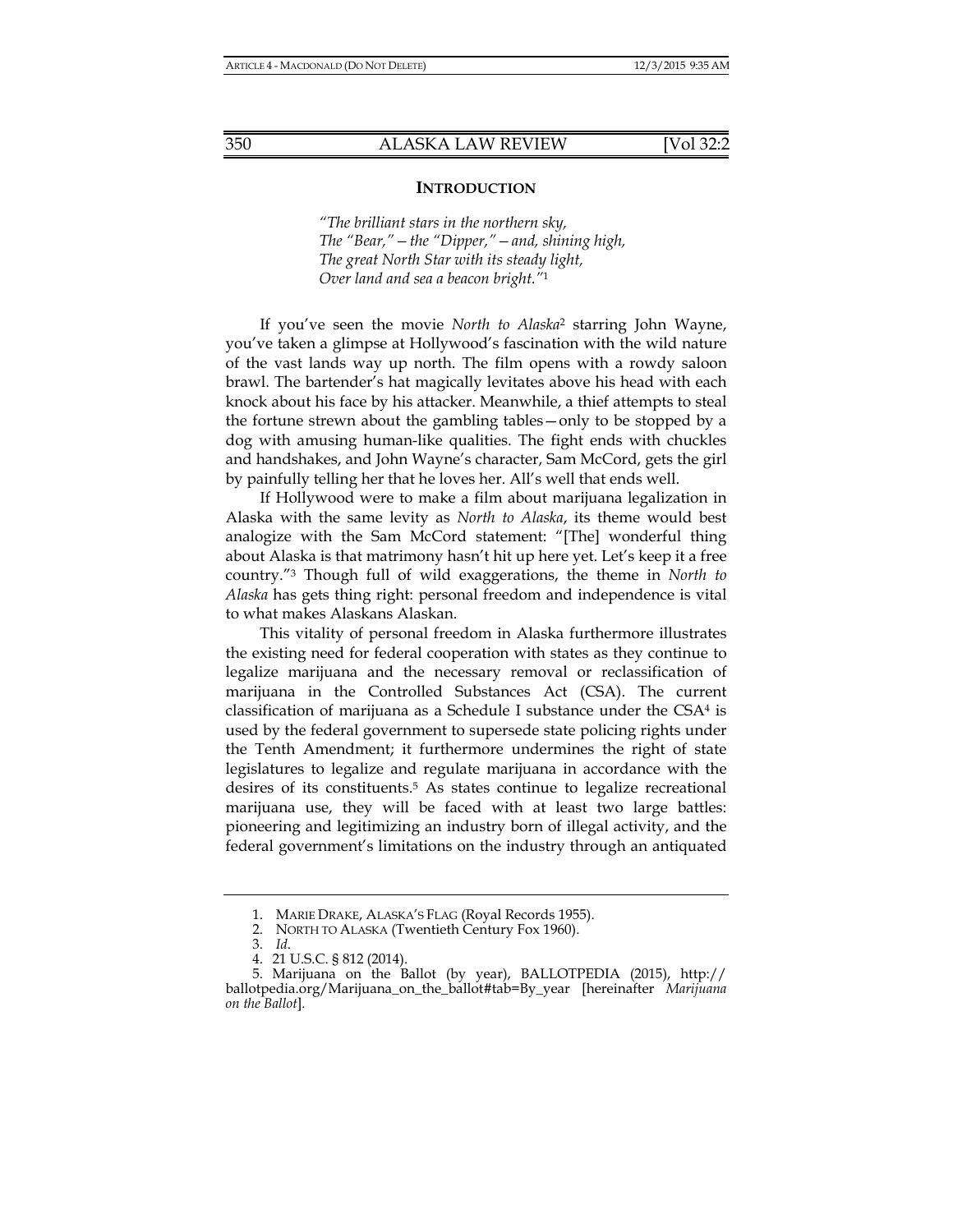misclassification of marijuana in the CSA. The lack of federal support on the issue will continue to promote the current negative effects of the black market that states legalizing marijuana are attempting to alleviate.<sup>6</sup>

This Comment will examine Alaska's current state of marijuana legalization and offer suggestions for crafting federal marijuana regulations that do not violate the varying culture and political norms of the states. First, this Comment discusses certain elements unique to Alaska, including political climate, geography, and drug culture, in light of their suspected impact on the creation and implementation of local marijuana legislation. This Comment will then discuss the evolution of Alaska marijuana legislation before looking at the prominent scholarly literature on Alaska marijuana law and the broader tensions between federal and state marijuana regulation. The Comment concludes that, for the purposes of legalizing recreational marijuana, the federal government should remove marijuana from the Controlled Substance Act and provide a regulatory system that, like Alaska's proposed legislation, would regulate marijuana using existing administrative agencies.7 This regulation should nonetheless allow for states to regulate marijuana in ways that respect their individual needs.

 <sup>6. 2012</sup> Colorado State Ballot Information Booklet, *Amendment 64: Use and Regulation of Marijuana*, LEGISLATIVE COUNCIL OF THE COLORADO GEN. ASSEMBLY, Research Pub. No. 614 (Feb. 10, 2015), http://www.colorado.gov/cs/ Satellite?blobcol=urldata&blobheader=application/pdf&blobkey=id&blobtable =MungoBlobs&blobwhere=1251822971738&ssbinary=true

<sup>(</sup>Colorado's Amendment 64 has a stated purpose of individual freedom (among others), and section  $(1)(b)(IV)$ , states that the law seeks to allow legitimate, tax paying people, and not criminal actors to sell marijuana); *Washington Initiative Measure No. 502*, filed Jul. 8, 2011, Nov. 16, 2015, http://sos.wa.gov/\_assets/elections/ initiatives/i502.pdf (one intentions stated in this measure is to take the marijuana out of the hands of illegal drug organizations); *Oregon Measure 91*, Nov. 11, 2015, http://www.oregon.gov/olcc/marijuana/documents/ measure91.pdf (one of the stated intentions is to prevent marijuana revenue from supporting criminal drug enterprises, gangs, and cartels); *Campaign to Regulate Marijuana like Alcohol in Alaska, Full Initiative Text*, ALASKA STAT. § 17.38.010 (2014), http://regulatemarijuanainalaska.org/full-initiative-text/ [hereinafter *Campaign to Regulate Marijuana*] (stating legitimate, taxpaying business people, and not criminal actors, will conduct sales of marijuana).

 <sup>7.</sup> Until a Director of the Marijuana Control Board is appointed, the Director of the Alcoholic Beverage Control Board will serve as director. H.B. 123, 29th Leg., 1st Sess. (Alaska 2015). The staff for the Alcoholic Beverage Control Board will also be staff for the Marijuana Control Board. *Id.*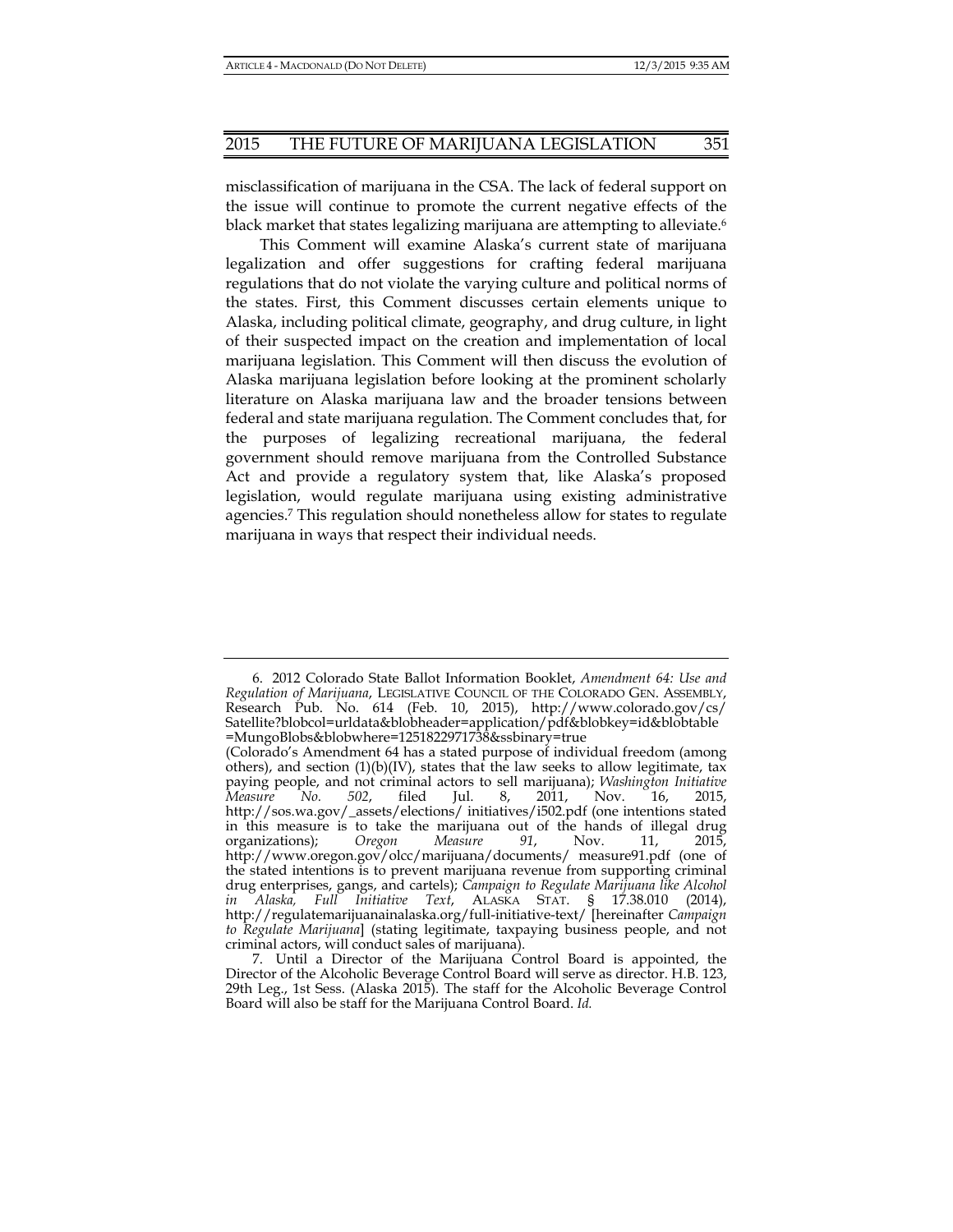# **I. ABOUT ALASKA**

# **A. Population and Geography**

Alaska's geographical size is one of its most distinctive attributes. At 663,300 square miles, Alaska is the largest state in the country, spanning the size of California, Texas, and Montana combined.8 Despite its sheer enormity, Alaska's population ranks forty-seventh out of fifty.9 Alaska's population in 2014 was 736,732, with nearly half of the population residing in one city: Anchorage.10 The population density in the state is approximately five times less than the population density in Wyoming, and about 10,000 times less than in Washington, D.C..<sup>11</sup>

Alaska's demographics also set it apart from the rest of the continental United States. The state's population is among the youngest in the nation with a median age of 37.2.12 Nationally, Native Americans and Alaska Natives account for approximately 1.2 percent of the population.13 Native Americans and Alaska Natives in Alaska, by comparison, constituted 14.3 percent of the state's population in 2013, which is the highest percentage of any state—about one in every seven people.14 Alaska's size and diverse but sparse population has undeniably resulted in unique state and federal regulations, such as the allocation of land ownership in Alaska.15 These aspects of the state will

 11. *See id.* (listing Alaska's population per square mile as 1, Wyoming's as 5.8, and the District of Columbia's as 9,856.5).

 12. *Age and Sex Composition: 2010*, C2010BR-03, U.S. CENSUS BUREAU (2011), http://www.census.gov/prod/cen2010/briefs/c2010br-03.pdf.

 13. *U.S. State and County Quick Facts*, U.S. CENSUS BUREAU, http:// quickfacts.census.gov/qfd/states/00000.html (last modified Aug. 5, 2015).

 14. *American Indian and Alaska Native Populations*, CTRS. FOR DISEASE CONTROL AND PREVENTION, http://www.cdc.gov/minorityhealth/populations/REMP/ aian.html (last modified July 31, 2015).

Moreover, sixty percent of Alaska land is owned by the federal government. *Id.*

 <sup>8.</sup> *How Big is Alaska?*, ALASKA CHANNEL, http://www.alaska.org/how-bigis-alaska (last visited Aug. 5, 2015).

 <sup>9.</sup> *Alaska State and County Quick Facts*, U.S. CENSUS BUREAU, http://quickfacts.census.gov/qfd/states/02000.html (last modified Aug. 6, 2015).

 <sup>10.</sup> Table 14. *State Population—Rank, Percent Change, and Population Density: 1980–2010*, U.S. CENSUS BUREAU (2012), http://www.census.gov/compendia/ statab/2012/tables/12s0014.pdf.

 <sup>15.</sup> Forty million acres of land has been transferred to Alaska Native Corporations through the Alaska Native Claims Settlement Act, or ANCSA. 43 U.S.C. §§ 1601−1629(h) (2012); *Alaska*, U.S. DEP'T. OF THE INTERIOR, BUREAU OF LAND MGMT (last modified Feb. 4, 2015), http://www.blm.gov/ak/st/en/res/ pub\_room/faqs.html. This accounts for almost 11% of the total land in Alaska. *Who Owns Alaska*, RESOURCE DEV. COUNCIL FOR ALASKA, INC. 1 (2009), http://www.rdcarchives.org/newsletters/2009/whoownsalaska.pdf.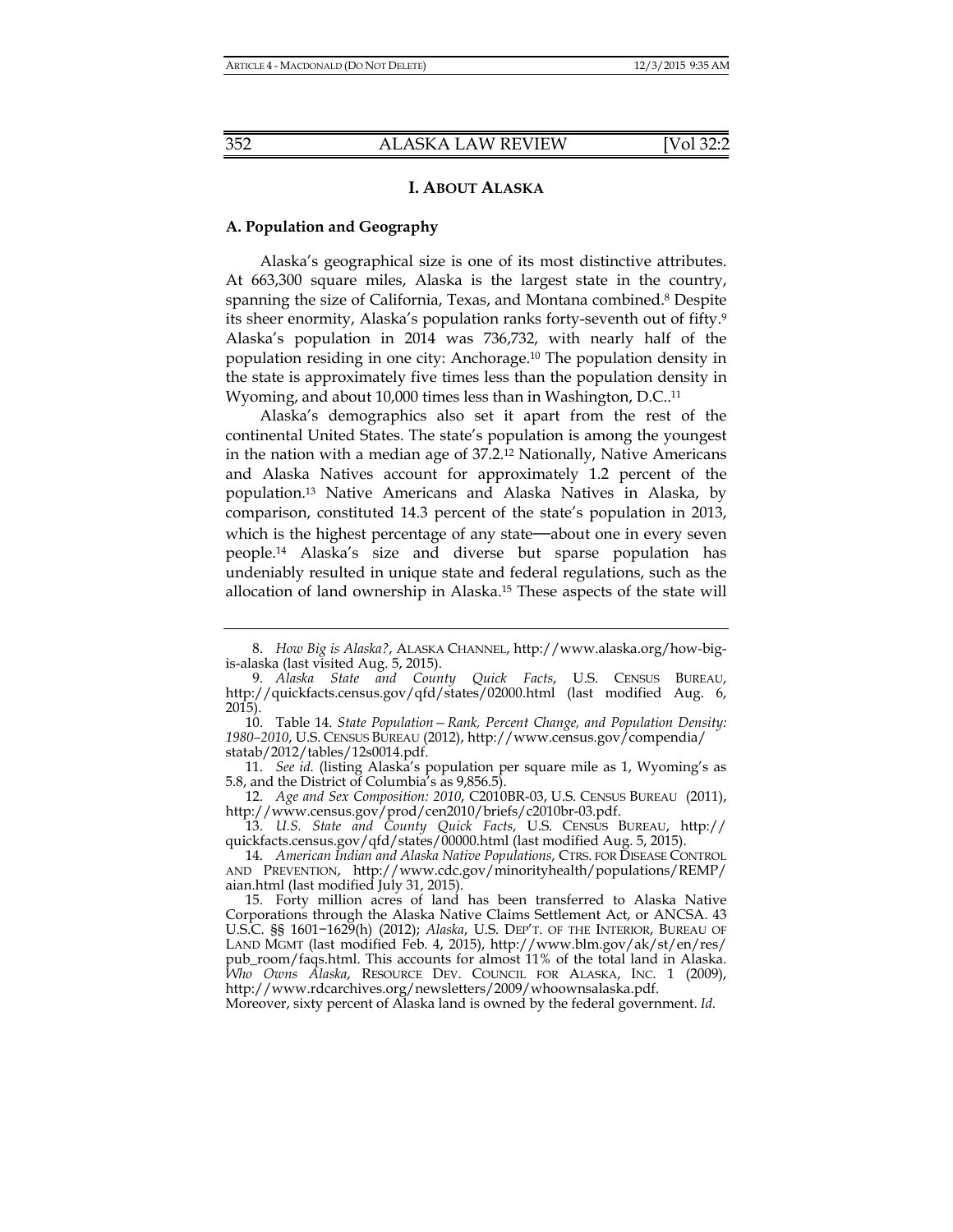certainly play a role in the Alaska Legislature's continuing efforts to regulate the commercial marijuana industry following its recent legalization.

Alaska is furthermore a state of remote access and extreme conditions. Alaska is home to the tallest mountain in North America,16 the northern lights,<sup>17</sup> and on its longest days has nineteen hours of sunlight.18 Alaska is so far west from the contiguous United States and so close to Russia that, when the Bering Strait freezes over, the two countries are separated by a mere two and a half mile walk.19 Parts of Alaska, such as Juneau, can only be accessed by air or sea.<sup>20</sup>

Alaska's geographic characteristics will affect how the commercial marijuana industry will operate. For example, the state's rugged terrain and extreme shifts in daylight will require commercial growers to operate within a distinct set of limitations.21 The geography will limit Alaskan marijuana business to specific areas and may affect the state's marijuana cultivators' ability to provide enough marijuana to meet the demands of the entire state without relying on marijuana cultivated in other states. Moreover, the burden of cultivating marijuana year round will likely weigh on Alaska's most populated areas where the resources exist to support larger year-round cultivation cites.<sup>22</sup> These larger cultivation sites will create a greater need for commercial marijuana regulation in the areas where they exist, while more remote areas such as native villages may need different regulatory approaches depending their particular abilities, standards, and needs.

 <sup>16.</sup> *Denali: More than a Mountain*, NAT'L PARK SERV., http:// www.nps.gov/dena/index.htm (last visited Sept. 13, 2015).

<sup>17</sup>*. Frequently Asked Questions about Aurora and Answers,* UNIV. OF ALASKA FAIRBANKS, GEOPHYSICAL INST. (Aug. 3, 2015), http://odin.gi.alaska.edu/FAQ/.

 <sup>18.</sup> *Shortest Day in Alaska*, ALASKA CHANNEL (2015), http:// www.alaska.org/advice/shortest-day-in-alaska (last visited Oct. 25, 2015).

 <sup>19.</sup> *Statewide FAQs*, ALASKA PUB. LANDS INFO. CTRS., http:// www.alaskacenters.gov/faqs.cfm (last visited Sept. 13, 2015).

 <sup>20.</sup> *Id*. In its most remote location, and inaccessible by car, St. Matthew Island is 209 miles from the closest town or village. Ned Rozell, *The Most Remote Spot in Alaska*, UNIV. OF ALASKA FAIRBANKS, GEOPHYSICAL INST. (Aug. 1, 2012), http://www.gi.alaska.edu/alaska-science-forum/most-remote-spot-alaska. On the mainland, the most remote place is 120 miles from the nearest town or village. *Id.* 

 <sup>21.</sup> *See generally 16 Easy Steps to Gardening in Alaska*, UNIV. OF ALASKA FAIRBANKS, COOP. EXTENSION SERV. (Apr. 2014), http://www.uaf.edu/ files/ces/publications-db/catalog/anr/HGA-00134.pdf (providing special instructions on starting a garden in Alaska).

 <sup>22.</sup> Resources include, but are not limited to, electricity, water, access to larger buildings that can be accessed by employees throughout the year, access to supplies, and access to transportation sources to move the product around the state.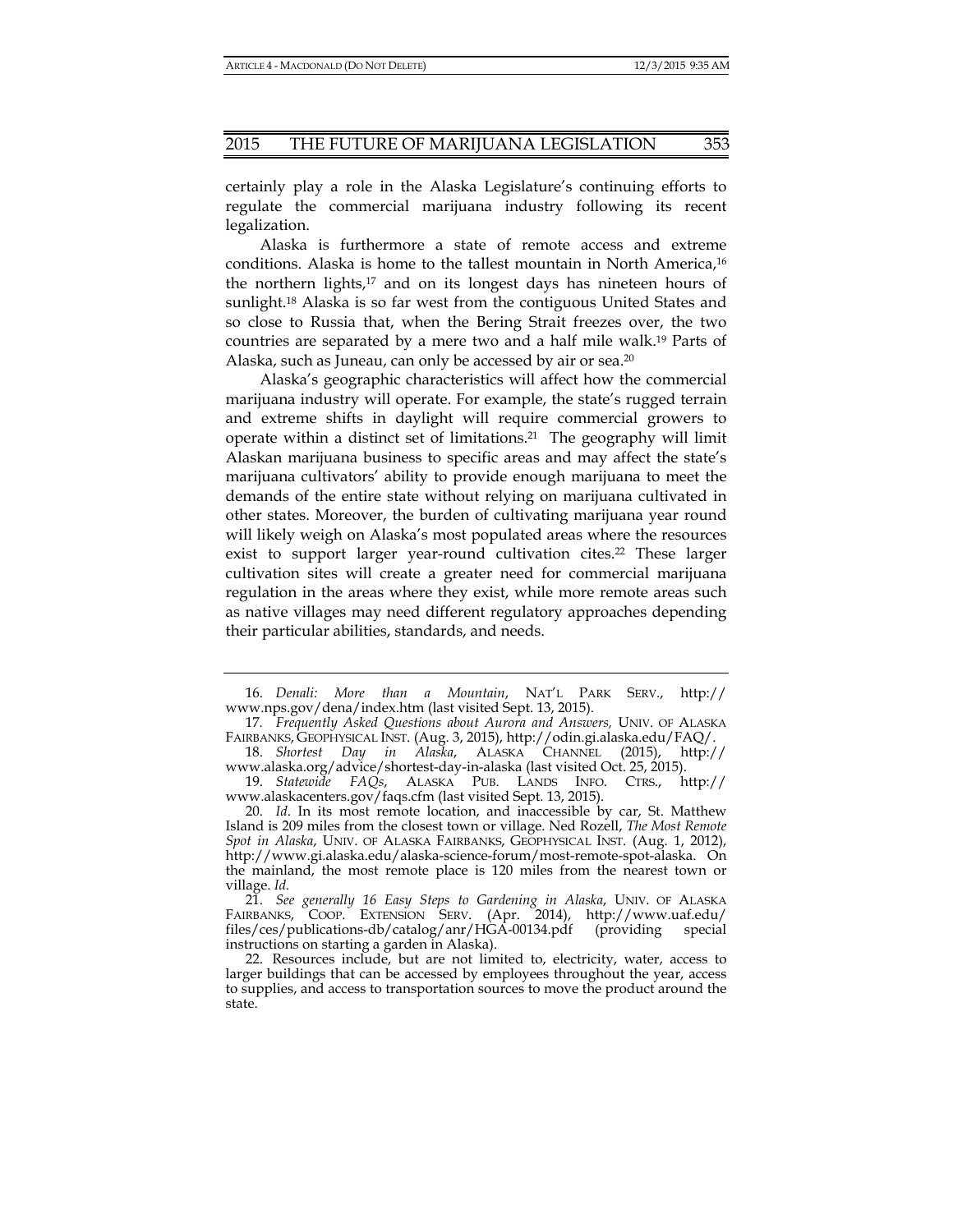While the Alaska legislature will take the needs of its diverse constituents into account in writing its marijuana legislation, the rights that the Alaska legislature provides to its citizens is cut short by Congress' refusal to adjust the laws its current laws that directly conflict with these freedoms. This refusal to cooperate effectively throws a wrench into state voter-approved marijuana commerce, particularly where the voters are legalizing recreational marijuana to effectuate a reduction in crime23that which federal marijuana prohibition has not accomplished.24

#### **B. Political Climate**

The majority in both Alaska's State Senate and House are Republican.25 Though Alaska is currently the only state with a politically independent governor,<sup>26</sup> it is the fourth most Republican state in the country as measured by Gallup poll data of self-reported political orientation.27

It is no surprise that Alaska leans conservative towards most political issues. The state imposes few restrictions on gun ownership,28 including gun possession in restaurants, schools, childcare centers, courtrooms, and certain shelters.29 Same-sex marriage in Alaska was

 25. For the 2015−2016 session, Alaska's Senate is composed of fourteen Republicans, and six Democrats, while the House is twenty-three Republicans, sixteen Democrats, and one unaffiliated representative. *29th Alaska State Leg. 2015−2016 Sess.*, STATE OF ALASKA DIV. OF ELECTIONS (July 6, 2015), http:// www.elections.alaska.gov/doc/forms/H04.pdf.

 <sup>23.</sup> H.B. 123, 29th Leg., 1st Sess. (Alaska 2015).

 <sup>24.</sup> Tina Dorsey and Priscilla Middleton, *Drug and Crime Facts*, U.S. DEPT. OF JUSTICE, at 20, (Nov. 16, 2015), http://www.bjs.gov/content/pub/pdf/dcf.pdf (According to the U.S. Dept. of Justice, marijuana is the most possessed drug by arrestees, and marijuana drug arrests have consistently increased from 1991- 2007. Federal marijuana prohibition has ultimately resulted in more arrests and more reported use in recent years, while state approaches that remove the criminal element from the act of consuming and possessing marijuana, result in reduced crime by mere function of legalizing an act that was once illegal.).

 <sup>26.</sup> *State Political Parties*, THE HENRY J. KAISER FAMILY FOUND. (2015), http://kff.org/other/state-indicator/state-political-parties/.

 <sup>27.</sup> Jeffery M. Jones, *State of the States: Political Party Affiliation*, GALLUP (Jan. 28, 2009), http://www.gallup.com/poll/114016/state-states-political-partyaffiliation.aspx.

 <sup>28.</sup> *Alaska State Profile*, NAT'L RIFLE ASSOC. INST. FOR LEGISLATIVE ACTION (2015), https://www.nraila.org/gun-laws/state-gun-laws/alaska/ (last visited Oct. 25, 2015).

 <sup>29.</sup> *Alaska Statutes and Regulations Concerning Concealed Handgun Permits*, DEP'T. OF PUBLIC SAFETY, DIV. OF STATEWIDE SERVS. (Mar. 18, 2014), http://dps.alaska.gov/statewide/PermitsLicensing/docs/achp/ACHP%20Stat utes%20and%20Regs.pdf. Alaska's permissive gun laws have earned the state an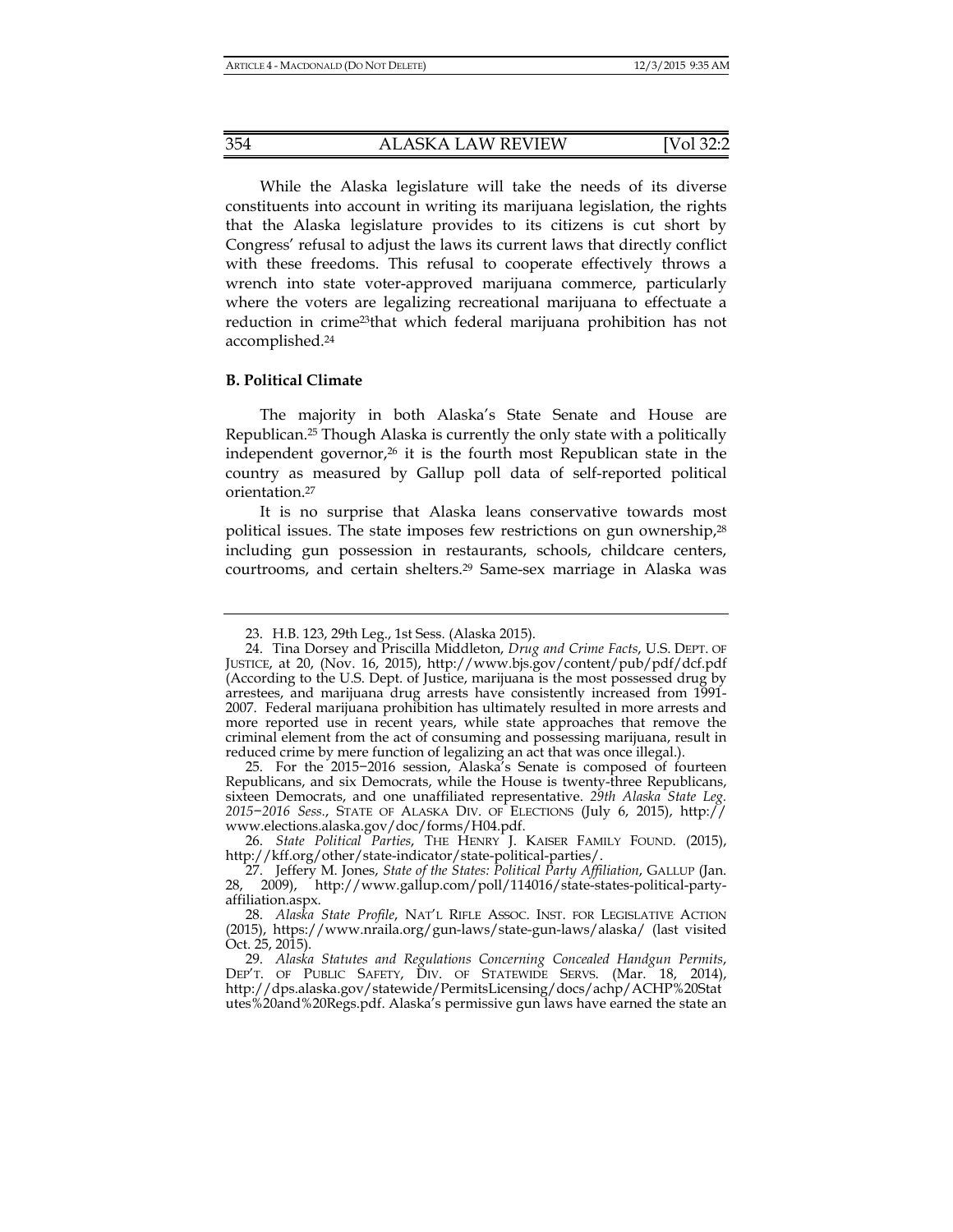banned until a U.S. District Court held the state's same-sex marriage ban unconstitutional in 2014.30 Alaska also proudly holds the title of the most tax-friendly state in the nation.31 While Alaska imposes taxes on the sale of alcohol and tobacco,<sup>32</sup> there are currently no personal income taxes in Alaska, $33$  no sales and use taxes, $34$  and no estate taxes. $35$  Uniquely, just before becoming a state, Alaska's Territorial Legislature abolished the death penalty in  $1957<sup>36</sup>$  and Alaska still has not legalized capital punishment.37

Alaska's political climate tends to suggest that the state will implement commercial marijuana regulations that limit government involvement in regulation; however, given the newness of recreational marijuana commerce, it's possible that the state will be more cautious in its approach. Either way, Alaska's specific regulations are likely to

37. *Id*.

<sup>&#</sup>x27;F' by the Brady Campaign. *2013 State Scorecard*, BRADY CAMPAIGN TO PREVENT GUN VIOLENCE (2013), http://www.bradycampaign.org/sites/default/files/ SCGLM-Final10-spreads-points.pdf.

 <sup>30.</sup> Hamby v. Parnell, 56 F. Supp. 3d 1056, 1073 (D. Alaska 2014); Katie Moritz, *State to Suspend Same-Sex Marriage Appeal*, JUNEAU EMPIRE, Jan. 16, 2015, http://juneauempire.com/local/2015-01-16/state-suspend-same-sex-marriageappeal. The ruling overturned the state's 1998 Measure 2, which stated, "To be valid or recognized in this State, a marriage may exist only between one man and one woman." Lyle Denniston, *Court Allows Same Sex Marriages in Alaska*, SCOTUS BLOG (Oct. 17, 2014), http://www.scotusblog.com/2014/10/courtallows-same-sex-marriages-in-alaska/.

 <sup>31.</sup> *5 Most Tax-friendly States to Live In*, DAILY FIN. (Apr. 13, 2010), http://www.dailyfinance.com/2010/04/13/5-most-tax-friendly-states-to-livein/; Rand Paul, *Simplify the Tax Code, Reduce the Budget, and Balance It*, NAT'L REV., http://www.nationalreview.com/article/423549/simplify-tax-codereduce-budget-and-balance-it-rand-paul (last visited Oct. 15, 2015) (There exists a notion that conservative government is thought to be less involved in daily life, and promotes reduced taxation. "Conservatives need to be more boldly for what we are supposedly for  $-$  lower taxes and smaller government.").

 <sup>32.</sup> *Alcoholic Beverages Tax*, ALASKA DEP'T OF REVENUE TAX DIV., http:// www.tax.alaska.gov/programs/programs/index.aspx?60165 (last visited Sept. 13, 2015); *Tobacco Tax*, ALASKA DEP'T OF REVENUE TAX DIV., http:// www.tax.alaska.gov/programs/programs/index.aspx?60170 (last visited Sept. 13, 2015).

 <sup>33.</sup> *Personal Income*, ALASKA DEP'T OF REVENUE TAX DIV., http:// www.tax.alaska.gov/programs/programs/index.aspx?10001 (last visited Sept. 13, 2015).

 <sup>34.</sup> *Sales and Use Tax*, ALASKA DEP'T OF REVENUE TAX DIV., http:// www.tax.alaska.gov/programs/programs/index.aspx?10002 (last visited Sept. 13, 2015).

 <sup>35.</sup> *Other Taxes*, ALASKA DEP'T OF REVENUE TAX DIV., http:// www.tax.alaska.gov/programs/programs/index.aspx?60200 (last visited Sept. 13, 2015).

 <sup>36.</sup> Melissa S. Green, *The Death Penalty in Alaska*, UNIV. OF ALASKA ANCHORAGE JUSTICE CTR. (Winter 2009), http://justice.uaa.alaska.edu/forum/ 25/4winter2009/f\_death-alaska.html.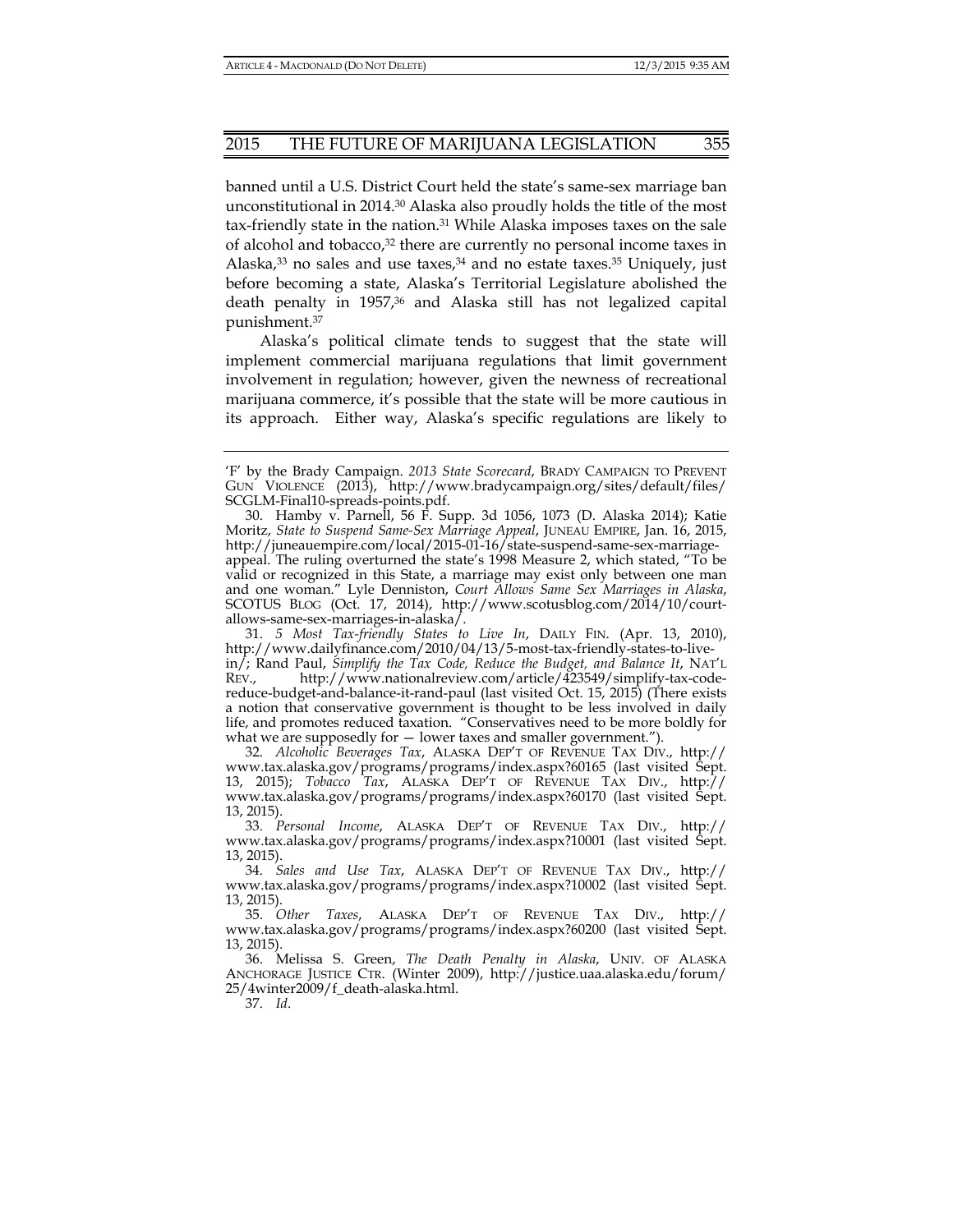differ from other states in a similar manner to which medical marijuana regulations have come to vary from state to state.38

# **C. Drug Culture**

 The 2014 Annual Drug Report released by Alaska law enforcement states that Alaska is ranked sixth in the nation for illicit drug use.39 The report lists alcohol, cocaine, heroin, marijuana, methamphetamine, and prescription drugs as the primary substances of abuse in the state.40 Marijuana and alcohol are listed as the most used drugs in rural areas, with heroin and opiate-based prescription drugs becoming an increasing problem throughout the state.41

 Alaska's legalization of recreational marijuana will, by definition, help to lower its illegal drug use rankings. Still, the Alaska leglislature will likely keep the state's drug use prevalence in mind as it continues to determine how marijuana will be regulated, both in terms of disincentivizing overall drug use and with respect to "dry" rural and native communities that currently prohibit alcohol locally<sup>42</sup> and will also want prohibit marijuana. The clash between Alaska's recognition of marijuana-use rights, through both case law and legislation, and these local community goals emphasizes the need on a larger scale to regulate commercial recreational marijuana on the basis of local needs and goals.

 <sup>38.</sup> *See State Medical Marijuana Laws*, NAT'L CONFERENCE OF STATE LEGISLATURES (Sept. 14, 2015), http://www.ncsl.org/research/health/statemedical-marijuana-laws.aspx (comparing state marijuana program laws and showing most other states allow dispensaries and recognize patients from other states).

 <sup>39.</sup> *2014 Annual Drug Report*, ALASKA STATE TROOPERS, ALASKA BUREAU OF INVESTIGATION, STATEWIDE DRUG ENF'T UNIT 4 (2014), http://dps.alaska.gov/ ast/ABI/docs/SDEUreports/2014%20Annual%20Drug%20Report.pdf. Oddly, a 2015 Gallup Poll shows Alaska has the lowest reported daily mood-altering drug use among adults in the nation. Justin McCarthy, *Mood-Altering Drug Use Highest in West Virginia, Lowest in Alaska*, GALLUP (Apr. 1, 2015), http:// www.gallup.com/poll/182192/mood-altering-drug-highest-west-virginialowest-alaska.aspx.

 <sup>40.</sup> *2014 Annual Drug Report*, *supra* note 39, at 6.

 <sup>41.</sup> *Id*.

 <sup>42.</sup> *See Schedule of Open Option Communities*, ALCOHOL BEVERAGE CONTROL BOARD (Jan. 22, 2015), https://www.commerce.alaska.gov/web/Portals/9/ pub/Localopt01-22-15.pdf (listing local option communities in Alaska). The ability for communities in Alaska to prohibit alcohol locally is covered by Alaska Stat. § 04.11.491 (2014).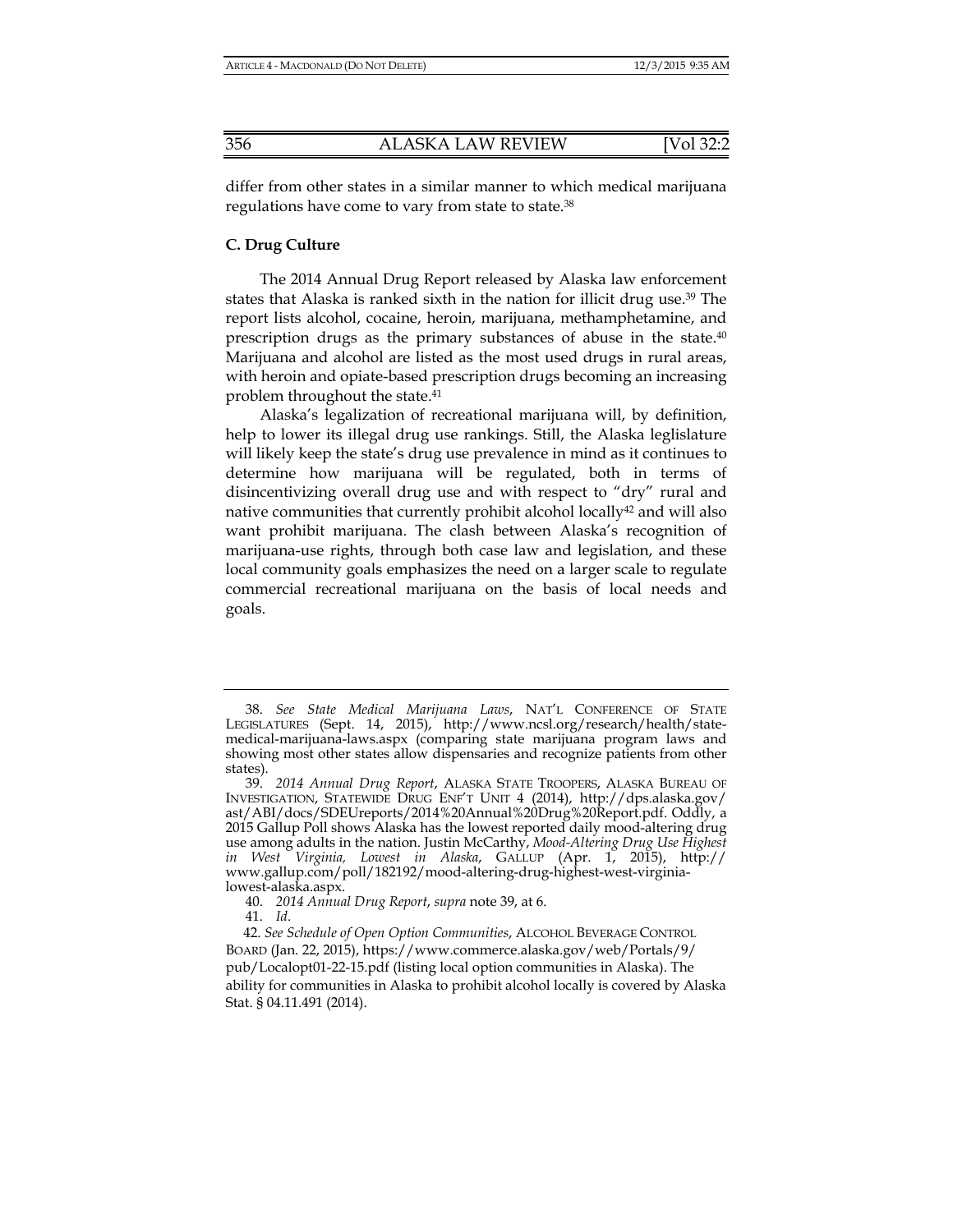# **II. THE EVOLUTION OF MARIJUANA LAWS IN ALASKA**

Alaska's development and interpretation of marijuana laws distinguishes the state from the rest of the country.43 The Alaska Supreme Court is the only court—state or federal—to announce a constitutional right to privacy that encompasses limited marijuana use and possession in the home.<sup>44</sup>

# **A.** *Ravin v. State* **and the Protection of Limited Marijuana Use in the Home**

In 1972, the Alaska Supreme Court decided *Ravin v. State*, 45 a case in which Ravin was charged with violating Alaska Statutes section 17.12.010, the state's criminal possession of marijuana law. Section 17.12.010 provided: "Except as otherwise provided in this chapter, it is unlawful for a person to manufacture, compound, counterfeit, possess, have under his control, sell, prescribe, administer, dispense, give, barter, supply or distribute in any manner, a depressant, hallucinogenic or stimulant drug."46 Alaska Statute section 17.12.150 supplemented section 17.12.010 by providing that "depressant, hallucinogenic, or stimulant drug" included cannabis.<sup>47</sup>

Ravin challenged section 17.12.010 as violating his federal and state rights to privacy.48 He also argued the law denied him both state and federal due process and the equal protection of law provisions by classifying marijuana as a dangerous drug, while use of alcohol and tobacco is not prohibited.<sup>49</sup>

In a decision influential to Alaska's marijuana laws today, the *Ravin*  court held that the Alaska Constitution broadens the right to privacy afforded by the federal constitution<sup>50</sup> and that state laws prohibiting non-commercial, personal possession of marijuana and use by an adult in his or her home cannot survive strict scrutiny under the privacy

- 45. 537 P.2d 494, 496 (Alaska 1975).
- 46. ALASKA STAT. § 17.12.010 (1975).
- 47. ALASKA STAT. § 17.12.150 (1982).
- 48. *Ravin*, 537 P.2d at 497.
- 49. *Id*. at 496–97.
- 50. *Id.* at 515.

 <sup>43.</sup> *See* Jason Brandeis, *The Continuing Vitality of* Ravin v. State*: Alaskans Still Have A Constitutional Right to Possess Marijuana in the Privacy of Their Homes*, 29 ALASKA L. REV. 175 (2012) (acknowledging the uniqueness of Alaska's marijuana laws in the article's opening sentence).

 <sup>44.</sup> Andrew S. Winters, *Ravin Revisited: Do Alaskans Still Have a Constitutional Right to Possess Marijuana in the Privacy of Their Homes?*, 15 ALASKA L. REV. 315, 319–20 (1998); Brandeis, *supra* note 43, at 175.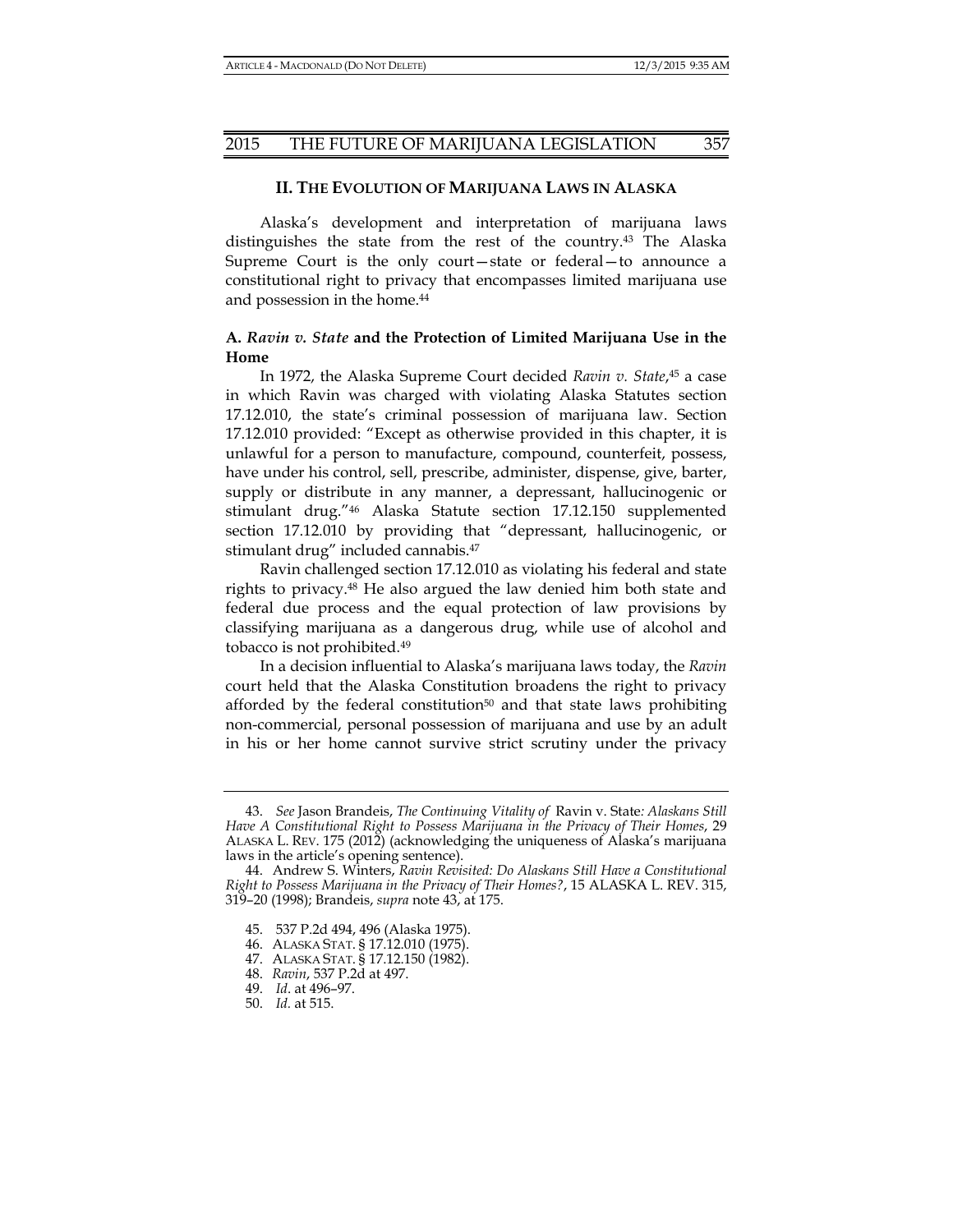provisions in the Alaska Constitution.51 In an important illustration of Alaska's political values, Justice Boochever explained in a concurring opinion that Alaska's state constitution's right to privacy includes "the right to be left alone and to do as one pleases as long as the activity does not infringe on the rights of others."52 The *Ravin* decision reinforced Alaska's emphasis on individual liberty, particularly in the home.<sup>53</sup>

Just eleven days prior to *Ravin*, the Alaska legislature proposed a bill to decriminalize possession of small amounts of marijuana.54 The legislation became law about a week after *Ravin* was issued.55 This suggests a culmination of positive attitudes toward marijuana legalization by both the judiciary and state legislature even before *Ravin* was decided.56

#### **B. The Legalization of Medical Marijuana**

In 1998, about 25 years after *Ravin*, Alaskans voted to legalize medical marijuana.57 Ballot Measure 8 was passed by nearly 59% of the vote, allowing Alaskans with a debilitating medical condition and physician recommendation to possess no more than one ounce of usable marijuana and to grow no more than six plants, only three plants being mature at any time.58 Alaska, once again at the forefront of progressive marijuana laws, joined California, Oregon and Washington as one of the only states permitting medical marijuana use at the time.<sup>59</sup> Since then, twenty-three states have joined the move towards comprehensive medical marijuana protection, and fifteen states offer cannabidiol  $(CBD)^{60}$  protection in some form.<sup>61</sup>

56. Brandeis, *supra* note 43, at 181.

 <sup>51.</sup> *Id*. After a detailed presentation of the inconsistencies of marijuana criminalization, the *Ravin* court ruled to remand the case for further fact- finding on the circumstances of Ravin's possession of marijuana and the details leading to his arrest. *Id.* at 513.

 <sup>52.</sup> *Id.* at 515.

 <sup>53.</sup> *Id.* at 503–04, 514.

 <sup>54.</sup> S. JOURNAL, 9th Leg., 1st Sess. 1122 (Alaska 1975); H. JOURNAL, 9th Leg., 1st Sess. 1235 (Alaska 1975).

 <sup>55.</sup> Act of 1975, ch. 110, 1975 Alaska Sess. Law 2 (providing the "[a]ctual effective date: September 2, 1975").

 <sup>57.</sup> *Ballot Measure 8, Bill Allowing Medical Use of Marijuana*, STATE OF ALASKA DIV. OF ELECTIONS (1998), http://www.elections.alaska.gov/doc/oep/1998/ 98bal8.htm.

 <sup>58.</sup> *Id.*; *Alaska Medical Marijuana Act, Measure 8 (1998)*, BALLOTPEDIA (2015), http://ballotpedia.org/Alaska\_Medical\_Marijuana\_Act,\_Measure\_8\_(1998).

 <sup>59.</sup> *23 Legal Medical Marijuana States and DC: Laws, Fees, and Possession Limits*, PROCON.ORG

http://medicalmarijuana.procon.org/view.resource.php?resourceID=000881 (last updated July 1, 2015).

 <sup>60.</sup> *What is CBD?*, PROJECT CBD (2015), http://www.projectcbd.org/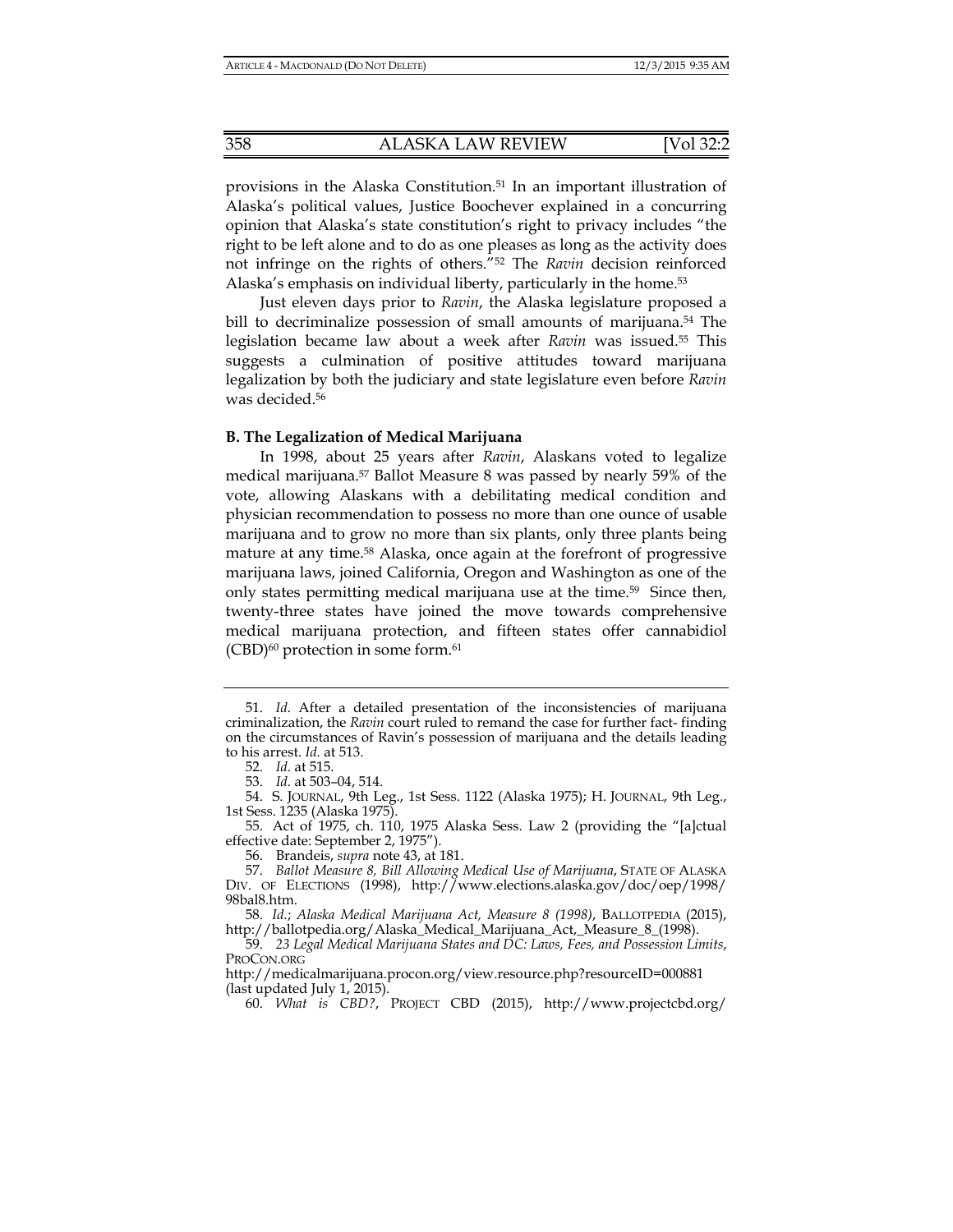#### **C. The Legalization of Recreational Marijuana Use and The Future**

In 2014, Alaska voters approved Ballot Initiative 2 to regulate recreational use of marijuana.<sup>62</sup> It passed with nearly 53% of voters in favor of the legalizing recreational marijuana in the state.<sup>63</sup> Ballot Initiative 2 allows for those age 21 and over to participate in recreational use of marijuana, possession of up to one ounce of usable cannabis, and to cultivate a maximum of six plants, with no more three being mature at any time.64 Alaska's initiative was one of four similarly constructed marijuana-legalization ballot measures nationwide introduced between 2012 and 2015. $5\frac{5}{5}$  As of November 16, 2015, eighteen states have followed suit with marijuana-legalization ballot initiatives for 2016.66 This upcoming year will offer better insights into the direction of commercial marijuana regulation in Alaska, which is likely to influence the laws in other states with similar political ideologies.

Subsequent to the passage of Ballot Initiative 2, the Alaska Legislature has introduced several pieces of legislation<sup>67</sup> and has passed one bill establishing the Marijuana Control Board.<sup>68</sup> The basic function or purpose of the regulation passed and those pending are as follows:

*HB 123: Establish Marijuana Control Board* 

- Of the marijuana regulations bills, HB 123 is the only bill that has passed and is in effect.
- In this bill, the Director's appointment and removal from the Marijuana Control Board is established. The qualifications for and appointment of board members are also established.

#### *HB 59: Marijuana Concentrates; Licenses*

 The primary purpose of this bill is to prohibit marijuana concentrates until regulations can be enacted. It delays for one year any regulations regarding the manufacture and commercialization of marijuana concentrates to allow for implementation preparation.

about/introducing-cbd/.

 <sup>61.</sup> *State Medical Marijuana Laws*, *supra* note 38.

 <sup>62.</sup> *Campaign to Regulate Marijuana like Alcohol in Alaska, Full Initiative Text*, ALASKA STAT. § 17.38.010 (2014), http://regulatemarijuanainalaska.org/fullinitiative-text/ [hereinafter *Campaign to Regulate Marijuana*].

 <sup>63.</sup> *Alaska Marijuana Legalization, Ballot Measure 2 (2014),* BALLOTPEDIA (2015), https://ballotpedia.org/Alaska\_Marijuana\_Legalization,\_Ballot\_Measure\_2\_(20 14).

 <sup>64.</sup> *Id*.

 <sup>65.</sup> *Marijuana on the Ballot, supra* note 5.

 <sup>66.</sup> *Id.*

 <sup>67.</sup> *Id.* 

 <sup>68.</sup> H.B. 123, 29th Leg., 1st Sess. (Alaska 2015).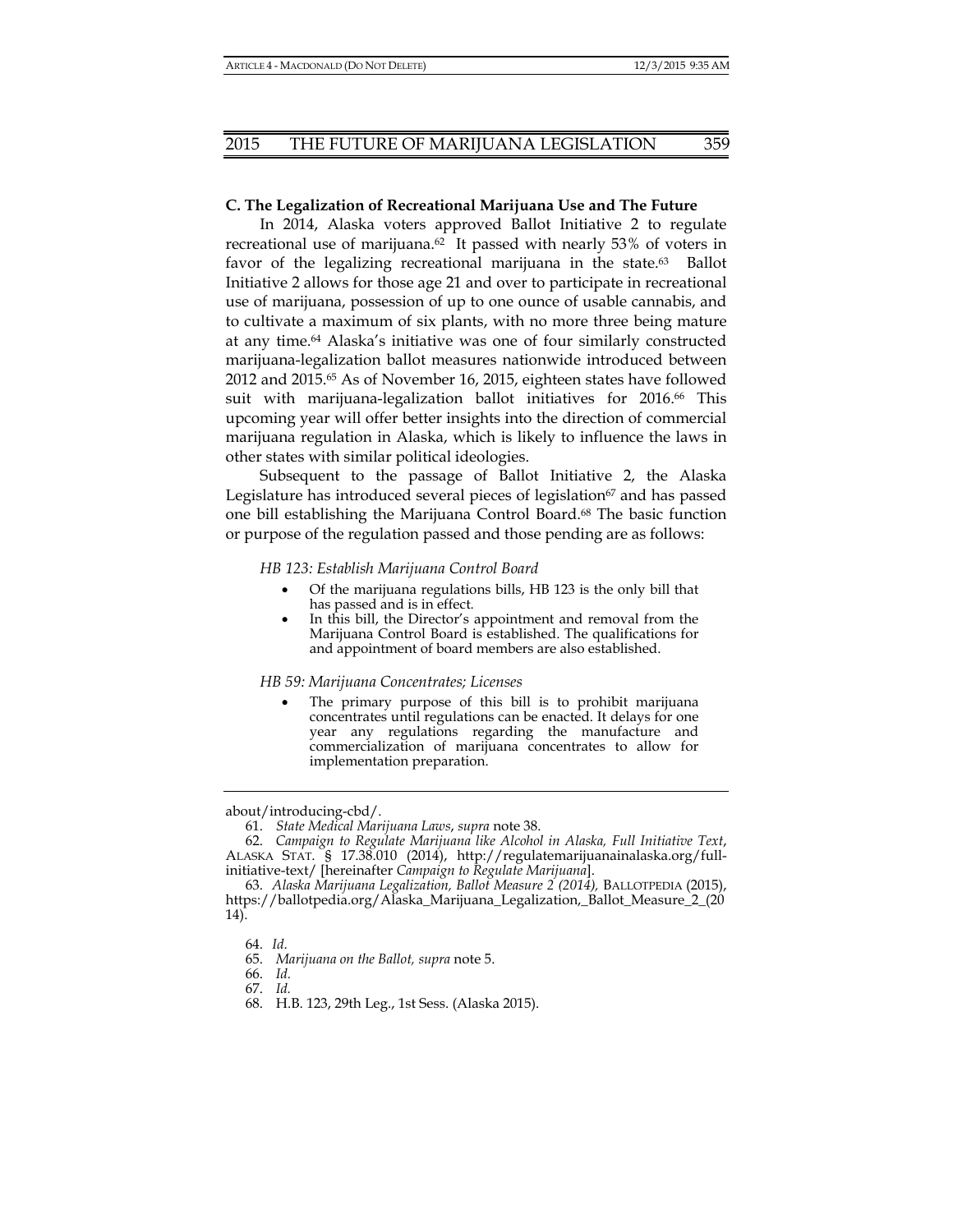- This bill also charges the Alcoholic Beverage Control Board with creating package and label requirements for marijuana concentrates, including prohibitions on combining marijuana concentrates with nicotine and alcohol.
- Referred to Judiciary on March 11, 2015, this bill also seeks to make a few clarifications to the original initiative, such as changing the use of the word "registration" to "license."

# *HB 75: Marijuana Regulations; Clubs; Municipalities; Local Opt Elect*

- HB 75 seeks to address registration of marijuana establishments by municipalities; to further define "marijuana"; to clarify standards for personal use of marijuana by persons 21 years of age and older; to prohibit public consumption of marijuana; and to clarify local option elections in established villages regarding marijuana establishments.
- HB 75 was referred to the Committee on Rules on April 19, 2015.

## *HB 133: Regulation of Marijuana Businesses; Board*

- Referred to Labor and Commerce on March 4, 2015, HB 133 seeks to set out regulations for marijuana business operations and adds some rules for the board's operation.
- HB 133 addresses specifics of applying for a new license, renewal, transferring a license to another person or location.
- The bill adds clarification to the criminal background check, and requirement for notice of an application.
- The bill also creates the board's authority to impose conditions or restrictions on a license. 69

Alaska is forging its own new, distinct path in the transition from criminalizing marijuana commerce to regulating a legal recreational marijuana industry. And, like with medical marijuana, other states will likely follow in its footsteps.

 If legalization or recreational marijuana nationally follows the same historical pattern as medical marijuana, the nation will soon face a need for federal regulations overseeing interstate marijuana commerce. It would be unrealistic for the federal government to regulate all states based on an overarching political ideology that would diminish state individuality.70 Rather, federal regulations as they currently stand should be adjusted to emulate similar industries that already operate

 <sup>69.</sup> H.B. 59, 29th Leg., 1st Sess. (Alaska 2015); H.B. 75, 29th Leg., 1st Sess. (Alaska 2015); H.B. 123, 29th Leg., 1st Sess. (Alaska 2015); H.B. 133, 29th Leg., 1st Sess. (Alaska 2015).

 <sup>70.</sup> States (with Alaska as a prime example) are clearly and drastically different from each other. *See Ranking and Discussion (Freedom in the 50 States)*, MERCATUS CTR., GEORGE MASON UNIV., http://mercatus.org/freedom-50-states-2011/ranking-discussion (ranking, for example, Massachusetts as third lowest in personal freedom, while ranking Alaska fifth highest).

 <sup>70.</sup> *Washington D.C. Marijuana Legalization, Initiative 71* (November 2014), http://dcmj.org/.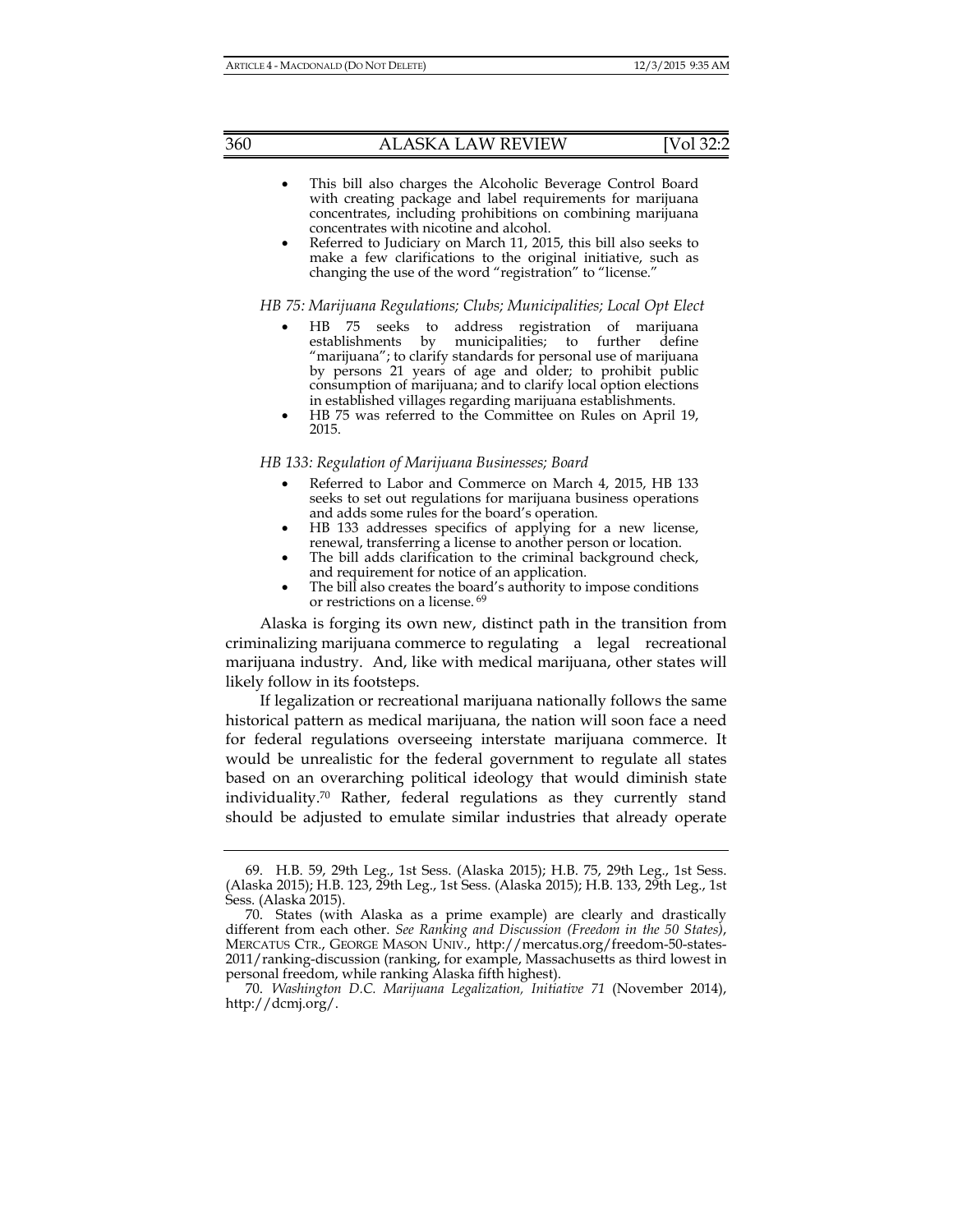and exist, like alcohol. Every recreational marijuana legalization initiative passed so far (except for Washington, D.C.) has successfully done this.71 Federally regulating marijuana like alcohol will give due regard to state prerogatives in a manner consistent voter-approved use, possession, and cultivation of marijuana in their states, while shifting federal marijuana oversight from the Drug Enforcement Administration to the Bureau of Alcohol, Tobacco, Firearms, and Explosives.

# **III. LITERATURE REVIEW**

Marijuana legalization in the United States is a hot topic that has been written about by many. Often discussed is the lack of federal regulation guiding state marijuana programs and the need for federal action to properly regulate the marijuana industry, especially as interstate marijuana commerce between states that have legalized recreational marijuana begins to emerge.72

Jason Brandeis is a leading scholar on the subject of marijuana laws in Alaska. He revisited the *Ravin* case nearly four decades after it was decided,73 just prior to the popular vote legalizing recreational marijuana use under Ballot Measure 2. Brandeis explained in his article, *The Continuing Vitality of* Ravin v. State, that while possession and use in the privacy of one's home is protected under *Ravin*, the state criminal code still prohibited possession of any amount of marijuana at that time, with the exception of Alaska's medical marijuana defense.<sup>74</sup> Nevertheless, he concluded that regarding personal use and possession of marijuana, *Ravin* was still good law in 2012.75 His article illustrates the confusion that seemingly conflicting laws, like the *Ravin* case and the Alaska state laws criminalizing marijuana possession, create for citizens. Following the passage of Ballot Measure 2, this intrastate legal tension in Alaska has diminished, bringing the tension between federal and state marijuana laws to the fore.

In an article addressing recent case law development,<sup>76</sup> Allison

 <sup>72. 2</sup>*3 Legal Medical Marijuana States and DC: Laws, Fees, and Possession Limits*, *supra* note 59; *A Look at U.S. Marijuana Laws*, CNN POLITICS, http://www.cnn.com/interactive/2014/01/politics/map-marijuana/ (last updated Apr. 30, 2015).

 <sup>73.</sup> Brandeis, *supra* note 43, at 175.

 <sup>74.</sup> *Id*. at 176.

 <sup>75.</sup> *Id.* at 177. The landmark Alaska case is closely tied to the marijuana laws in the state, and Ballot Measure 2 specified that the new recreational marijuana law would have no effect on the rule of *Ravin*. *Campaign to Regulate Marijuana*, *supra* note 62.

 <sup>76.</sup> Allison J. Garton, *Constitutional Law—Commerce Clause—Regulation of*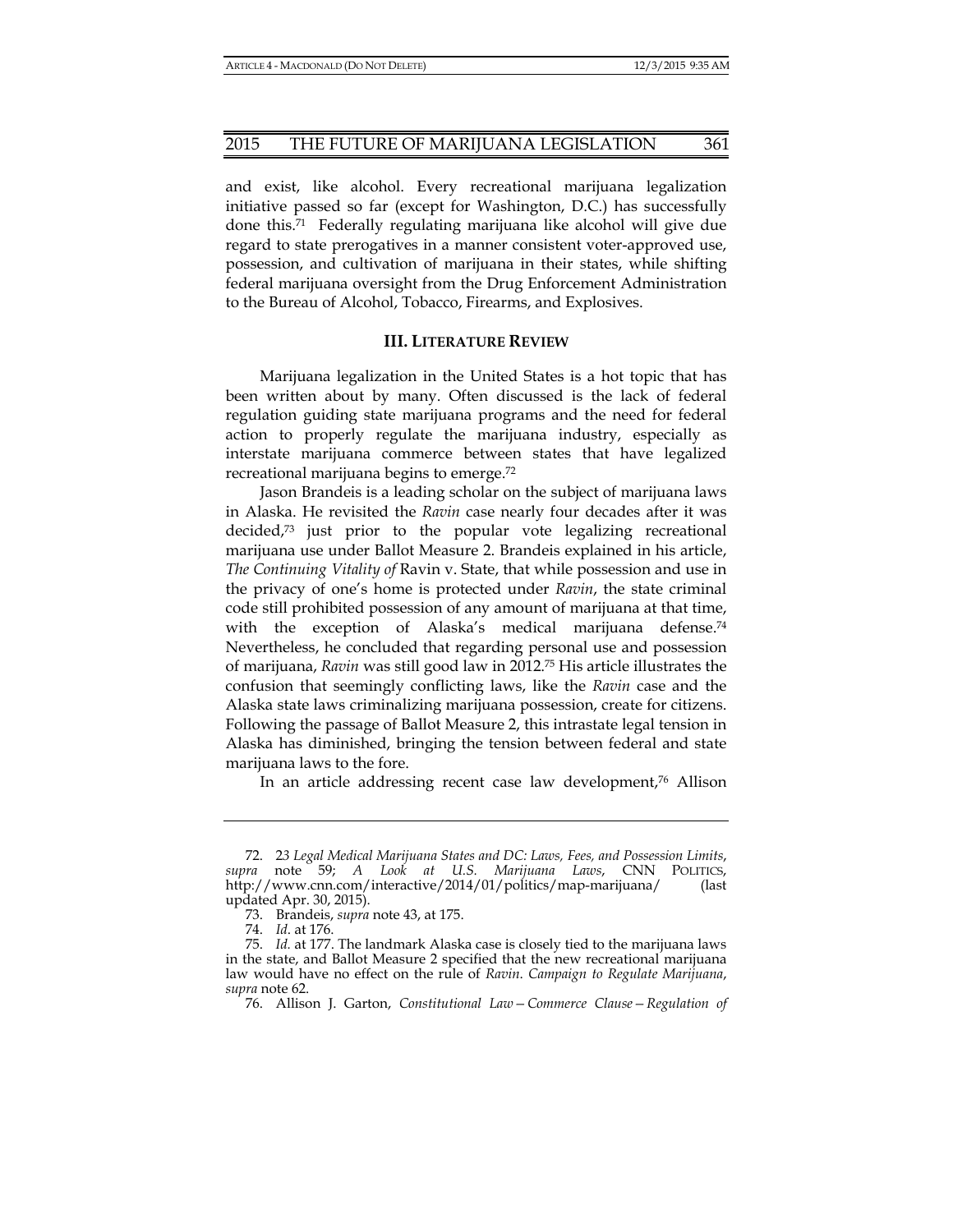Garton discusses and analyzes *Gonzales v. Raich*, 77 where the Supreme Court of the United States held that the federal government has the authority to regulate intrastate activities through its commerce powers so long as regulation of those activities is necessary to maintain an interstate regulatory scheme.78 Specifically, the case found that Congress may criminalize the production and use of marijuana in the Controlled Substances Act pursuant to its Commerce Clause power despite medical production and use of marijuana being lawful in the state.79 The *Raich*  court relied on *Wickard v. Filburn<sup>80</sup>* to emphasize that Congress's commerce power extends even to non-commercial, intrastate activity where there is a rational basis to believe that activity would have a substantial economic impact on interstate commerce.81 Finally, the court closed by observing that alternative relief may potentially be found through the voting public's power to petition Congress—as opposed to the states—to change the Controlled Substances Act scheduling of marijuana.82 Following Garton's exploration of *Raich* and other cases relating to Congress's commerce power,<sup>83</sup> she concludes by noting that the Court's endorsement of the democratic process was the most viable alternative solution for relief it offered.84

In contrast, Freidman and Lakier offer a more critical perspective on the *Raich* holding.85 The authors propose that the language of the Commerce Clause gives Congress the right to regulate, but not the right to prohibit all commerce in products of which it disapproves, such as marijuana.86 Particularly, the authors use an examination of *Champion v. Ames*87 to challenge the assumption that Congress has the power to shut down an industry that states would otherwise allow.<sup>88</sup> Additionally, they assert that the Framers intended the Commerce Clause "to facilitate interstate trade and markets" for the benefit of the states.89 In support of this proposition, they suggest the Framers' use of the word "regulate" in

78. *Id*. at 9.

- 83. Garton, *supra* note 76, at 182–91.
- 84. *Id.* at 191–92.

 85. Barry Friedman & Genevieve Lakier, *"To Regulate," Not "To Prohibit": Limiting the Commerce Power*, 2013 SUP. CT. REV. 255, 258–59 (2012).

 86. *Id*. 87. 188 U.S. 321 (1903).

- 88. Friedman & Lakier, *supra* note 85, at 277–80.
- 89. *Id*. at 264.

*Intrastate Cultivation of State-Authorized Medical Marijuana Is Within Congress's Commerce Power*, 36 CUMB. L. REV. 179, 191 (2006).

 <sup>77. 545</sup> U.S. 1 (2005).

 <sup>79.</sup> *Id.* at 22.

 <sup>80. 317</sup> U.S. 111 (1942).

 <sup>81.</sup> *Raich*, 545 U.S. at 17.

 <sup>82.</sup> *Id*. at 33.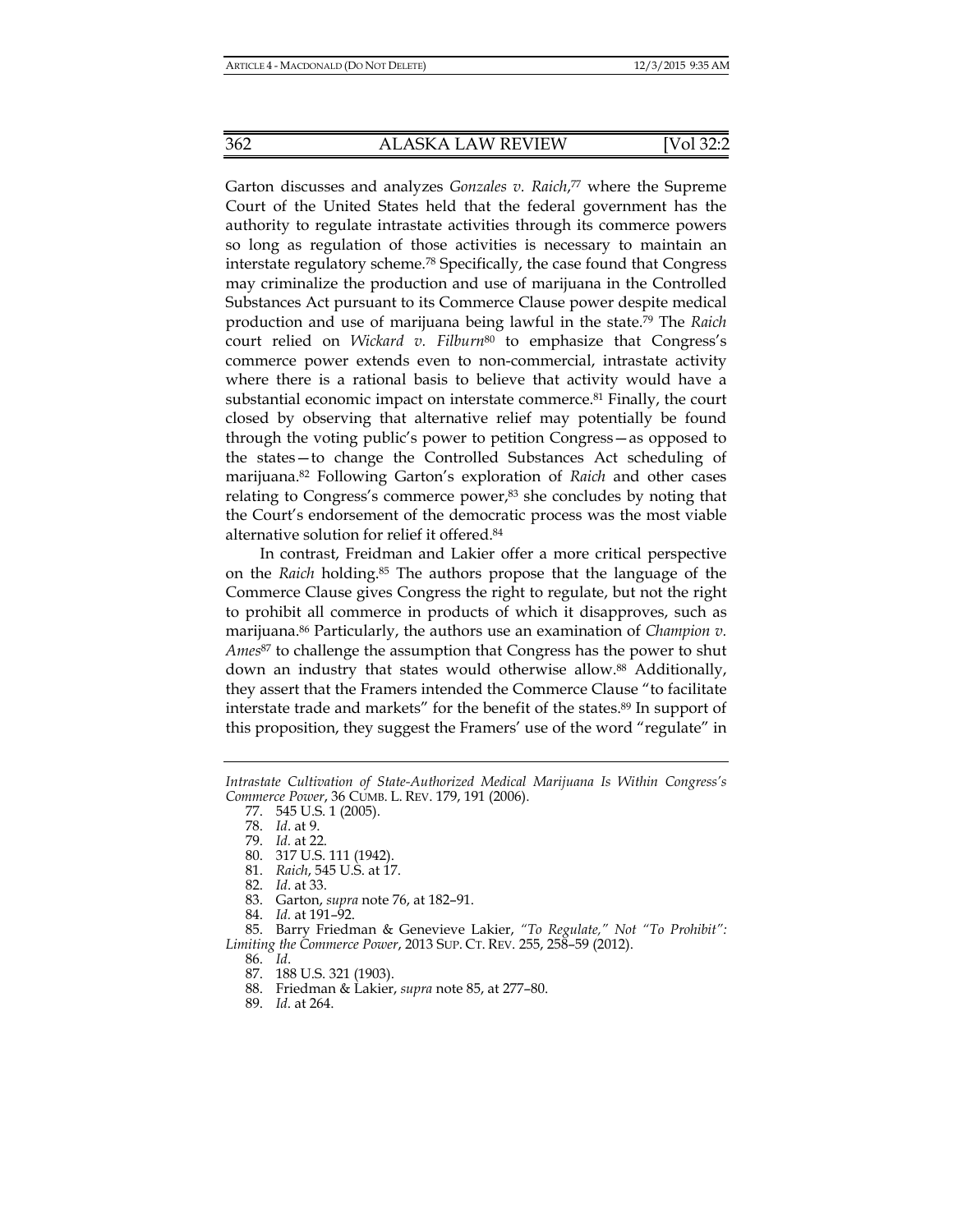relation to the states was distinct from their use of the same word in reference to foreign commerce (which unequivocally included the power to ban goods).90 Finally, the authors argue that a proper power distribution in the federalist system would provide states the necessary policing power over what is sold within its borders, but still leave federal regulation to maintain consistent rules from state to state in support of commercial trade.<sup>91</sup>

Moving forward, it is important to question how state and federal governments can resolve the tensions between their laws and strike a balance in the legalization and regulation of marijuana. While the three articles discussed above offer different perspectives on this balance, all agree that the federal government should offer a basic and uniform level of protection for marijuana use, as marijuana continues to be legalized across the country.

One regulatory option is offered by Alex Kreit, from Thomas Jefferson School of Law, who suggests that the federal government could "us[e] marijuana policy in the Netherlands as a guide . . . [by] amend[ing] federal drug laws to permit retail sale of marijuana while continuing to prohibit its commercial manufacture and wholesale distribution."92 While retail marijuana sales are legal in the Netherlands, commercial production and distribution of marijuana are not.93 While this distinction may not be immediately apparent to tourists who partake in cannabis consumption at any of the many coffee shops throughout Amsterdam,94 scholars have argued that this "quasilegalization," with limitations on production and distribution, has allowed marijuana prices in the Netherlands to remain high and use rates to remain low.95

Still, Kreit notes that his proposal may not be the most preferable, and would fail to completely eliminate the federal-state conflict.<sup>96</sup> One

94. *Id.* 

 95. *Id.* Kreit believes it is possible that global competition will reduce the demand in Amsterdam, and therefore equalize the price of marijuana because marijuana tourism is now available in other places. See id. at 1038 ("Legal commercial manufacture and distribution, by contrast, have greater potential to decrease the price of marijuana and impact the marijuana market nationwide.").

96. In fact, Kreit acknowledges that despite this proposal, he remains personally inclined towards U.S. Representative Jared Polis's stance that marijuana be removed from the Controlled Substances Act (CSA) entirely. *Id.* at 1030. Polis's stance would liken the treatment of marijuana to alcohol most consistently, as alcohol is not a controlled substance and marijuana would be

 <sup>90.</sup> *Id.* at 268.

 <sup>91.</sup> *Id*. at 295–302.

 <sup>92.</sup> Alex Kreit, *The Federal Response to State Marijuana Legalization: Room for Compromise?*, 91 OR. L. REV. 1029, 1031 (2013).

 <sup>93.</sup> *Id.* at 1032.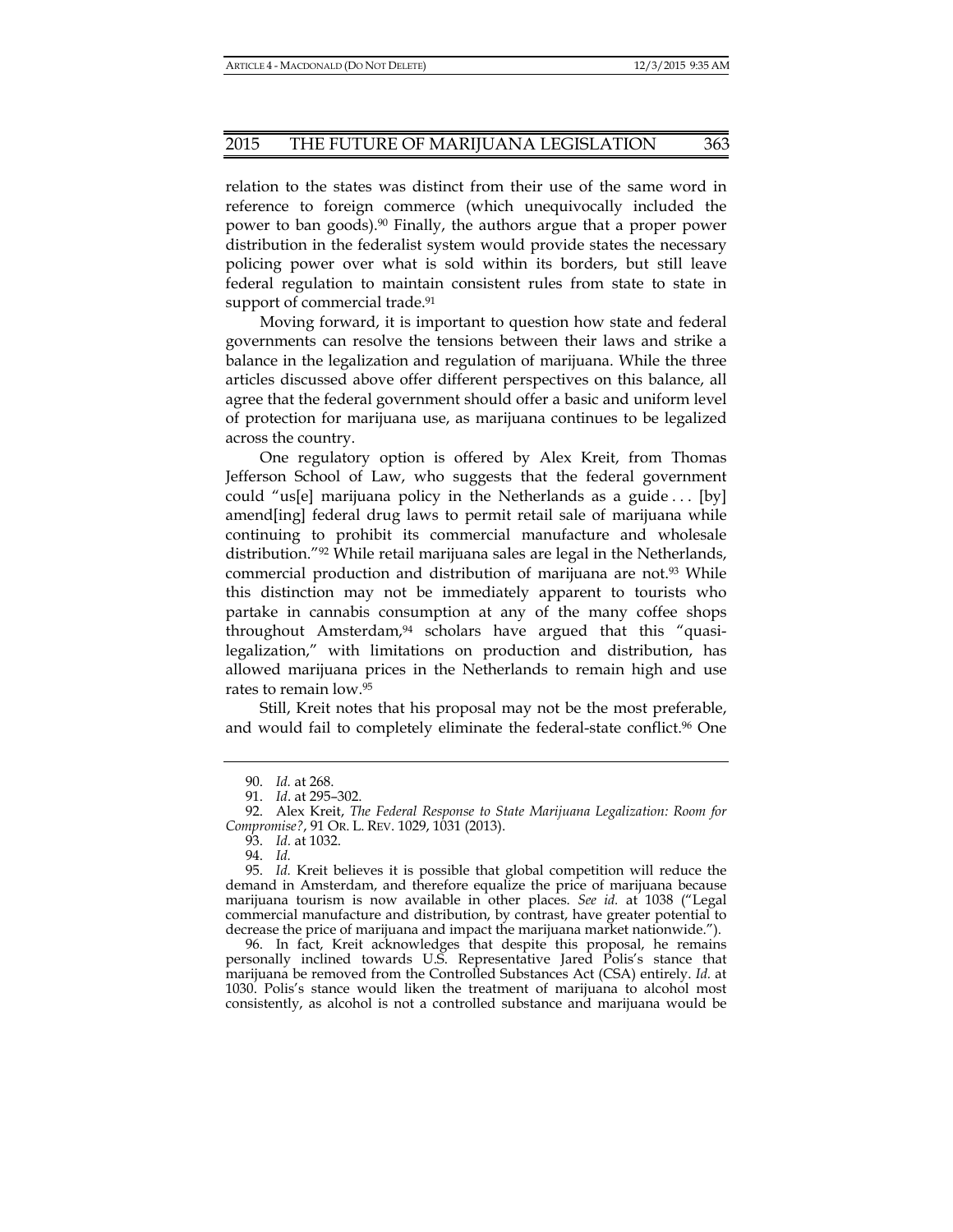concern with his proposal is that a commercial marijuana industry would behave like the United States tobacco industry.97 Downsides of creating "another big tobacco" include the often-cited risk of mass marketing<sup>98</sup> and the reduction in product price that comes with mass production.99 Another concern is that the federal government may not commandeer state governments by requiring that they criminalize certain conduct or enforce federal law on behalf of the federal government.100 The federal government has never tried to block any state or local medical marijuana law on preemption grounds.101 Moreover, the federal government is almost completely dependent on the states to enforce drug prohibition.102

Sam Kamin, from the University of Denver, also examines the push and pull of federal versus state control over marijuana in his article, *Cooperative Federalism and State Marijuana Regulation*. 103 In particular, he analyzes Deputy Attorney General Cole's memo regarding the federal government's stance on the recreational legalization of marijuana in Colorado and Washington.104 Cole authored the memo following the 2012 general election, when Colorado and Washington voters passed initiatives to legalize recreational marijuana.105 Kamin recognizes the autonomy afforded by the Cole memo, which essentially allows states to create marijuana policy in violation of the Controlled Substances Act,106 but points out that many problems would go unresolved if the federal government were to limit its regulations to those outlined in the Cole memo.107 Notably, the Cole memo failed to address legal issues in the

regulated by the same agency that oversees federal alcohol regulation, the Bureau of Alcohol, Tobacco, Firearms, and Explosives. Press Release, Congressman Jared Polis, *Polis and Blumenauer Introduce Bills to End the Federal Prohibition and Tax Marijuana* (Feb. 20, 2015), http://polis.house.gov/ news/documentsingle.aspx?DocumentID=397743.

 <sup>97.</sup> Kreit, *supra* note 92, at 1032.

 <sup>98.</sup> *Id. See Preventing Another Big Tobacco*, SMART APPROACHES TO MARIJUANA, http://learnaboutsam.com/marijuana-is-like-tobacco/ (last visited Oct. 4, 2015) (noting that the tobacco industry lied to Americans through marketing about the dangers of smoking and has contributed to the deaths of thousands).

 <sup>99.</sup> Kreit, *supra* note 92 at 1032.

 <sup>100.</sup> *Id.* at 1035.

 <sup>101.</sup> *Id.* at 1036.

 <sup>102.</sup> *Id.* at 1036–37.

 <sup>103.</sup> *See generally* Sam Kamin, *Cooperative Federalism and State Marijuana Regulation*, 85 U. COLO. L. REV. 1105 (2014) (sketching out a possible cooperative solution for the shared state and federal regulation of marijuana).

 <sup>104.</sup> *Id*. at 1120–22.

 <sup>105.</sup> *Id*.

 <sup>106.</sup> *Id*.

 <sup>107.</sup> *Id*. *See* Deputy Attorney General James M. Cole, *Memorandum for all United States Attorneys*, U.S. DEP'T OF JUSTICE (Aug. 29, 2013), http://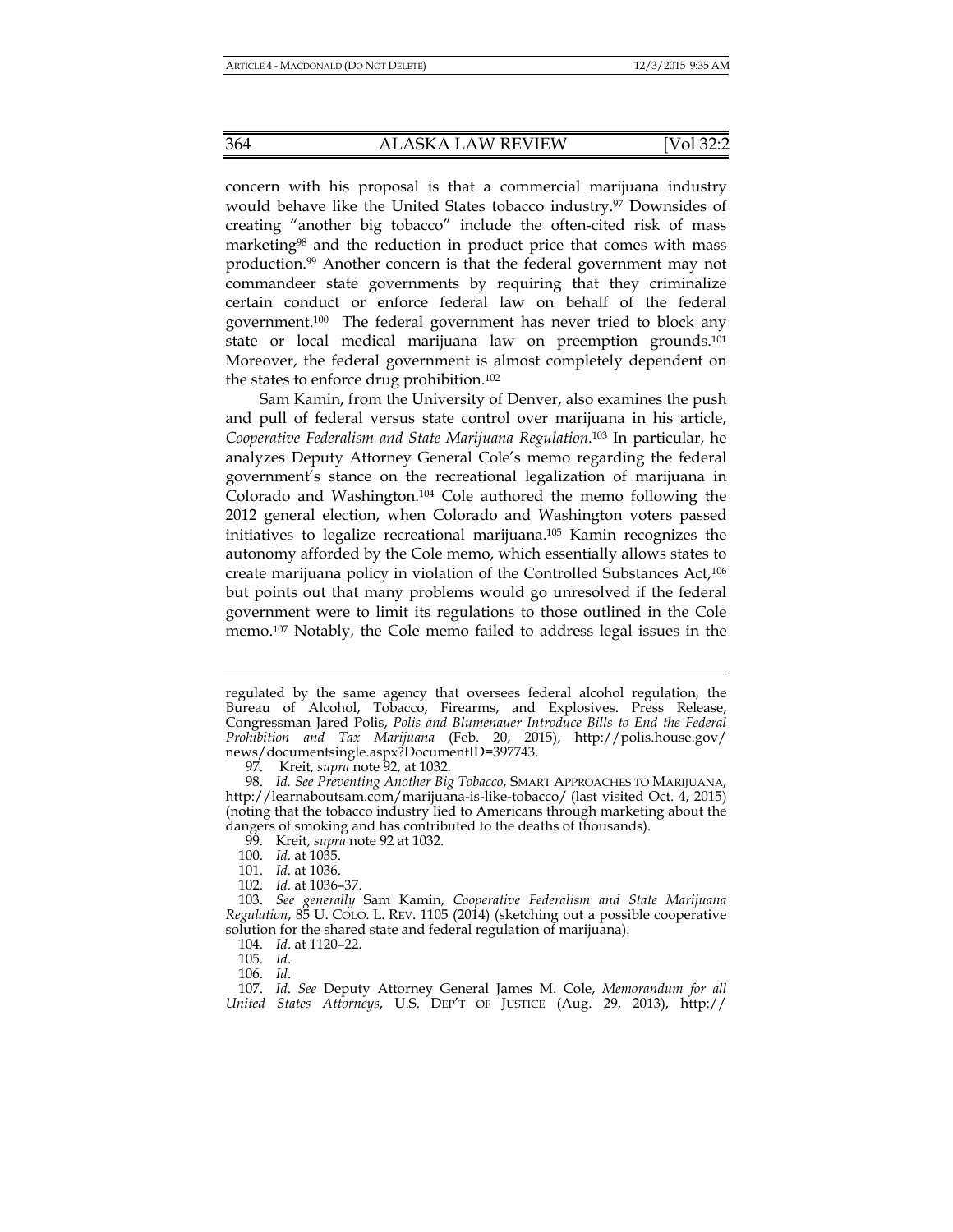areas of contracting, banking, legal services, employment, probation and parole, and public services (among others), forcing legitimate state marijuana businesses to operate outside federal law.108

Ultimately, Kamin asserts that expecting states to functionally allow legitimate marijuana businesses to operate is unreasonable without greater cooperation on the part of the federal government.<sup>109</sup> He proposes a solution in which the federal government allows states to opt out of the Controlled Substances Act; this would prevent states from breaking federal law and afford marijuana businesses the same protections as any other legitimate business.110

With a more conservative attitude toward the legalization of marijuana than Kreit or Kamin, Andrew Renehan recommends broader federal regulation to control the medical marijuana industry. Asserting that state medical marijuana laws are preempted by FDA regulations, he suggests that Congress should utilize its spending power to force states to discontinue their medical marijuana programs, or alternatively, that Congress use its power to re-schedule marijuana under the Controlled Substances Act.<sup>111</sup> He argues that federal regulation is necessary to reduce the relative ease of access to medical marijuana enjoyed by those using the plant for personal enjoyment, and to prevent the dispensing of medical marijuana by non-licensed pharmacists.112

Though the extent of regulation they desire differs, together these articles represent a collective call for the federal government to

www.justice.gov/iso/opa/resources/3052013829132756857467.pdf (stating that the guidance to local departments and law enforcement has focused on the following: distribution to minors; revenue from the sale of marijuana from going to criminal enterprises, gangs, and cartels; diversion of marijuana from states where it is legal under state law in some form to other states; marijuana activity from covering trafficking of other illegal drugs or other illegal activity; violence and use of firearms in the cultivation and distribution of marijuana; drugged driving and other adverse public health risks associated with marijuana use; use of public land for cultivations; and use and possession on federal land).

 <sup>108.</sup> Kamin, *supra* note 103, at 1113–20.

 <sup>109.</sup> *Id.* at 1120.

 <sup>110.</sup> *Id.* Tobacco and alcohol are not scheduled, and are federally regulated by the Bureau of Alcohol, Tobacco, Firearms and Explosives, which seems the most proper agency to oversee the federal regulation of interstate marijuana sales. Comparing the manner in which states regulate alcohol and tobacco to the federal government method of regulation, a similar pattern should support the federal regulation of marijuana commerce.

 <sup>111.</sup> Andrew Renehan, *Clearing the Haze Surrounding State Medical Marijuana*  Laws: A Preemption Analysis and Proposed Solutions, 14 HOUS. J. HEALTH L. & POL'Y 299, 300–01 (2014).

 <sup>112.</sup> *Id.* at 320. Renehan notes that without re-scheduling marijuana, there would be a lack of trained professionals to dispense marijuana as medicine. *Id.* at 323. Re-scheduling the drug would return this dispensing to the hands of pharmacists, rather than untrained workers. *Id.*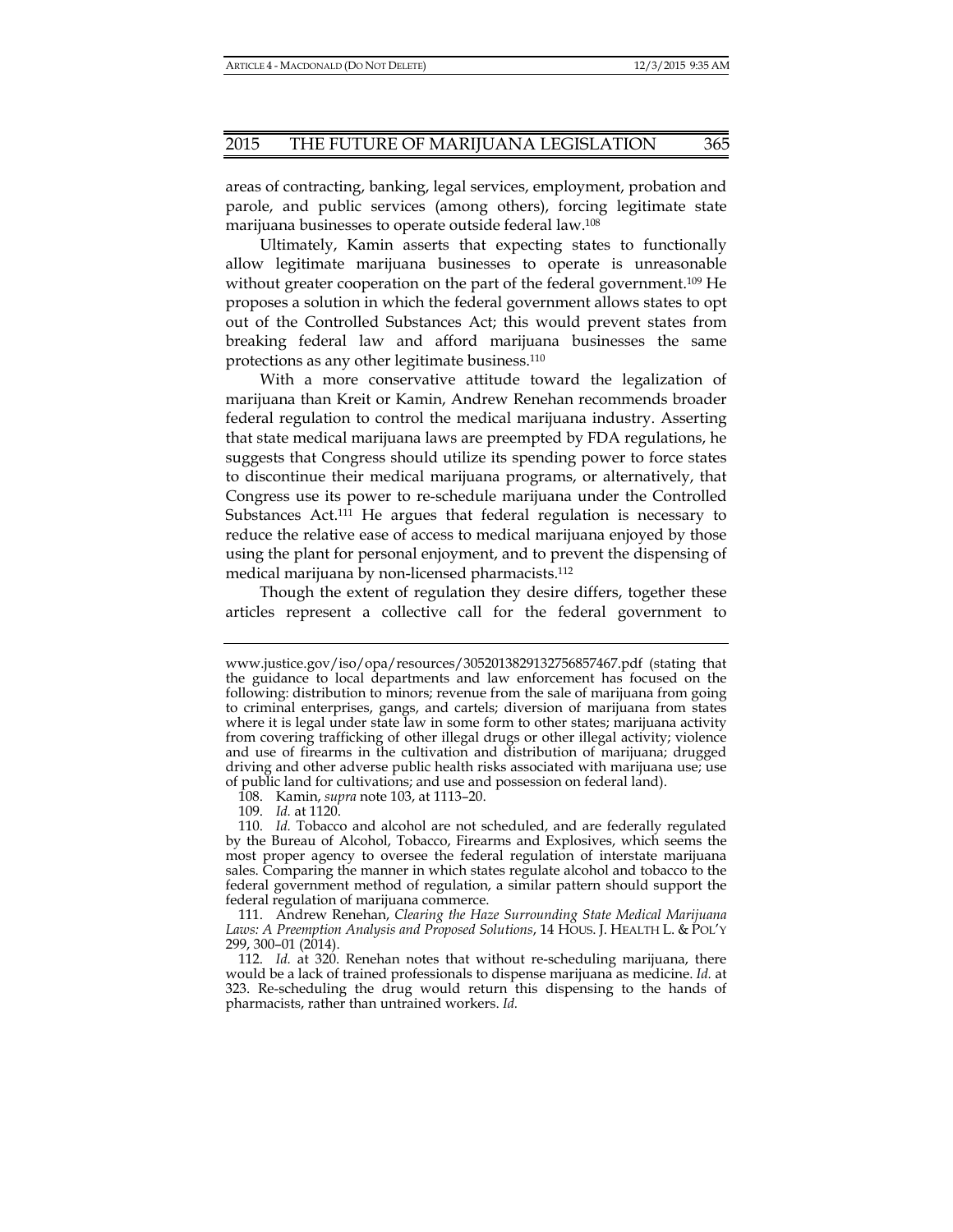acknowledge state legalization of marijuana and to enact some legitimate regulation of the commercial marijuana industry. Yet, this regulation must allow for enough state-to-state variance to suit the unique aspects of individual states, such as Alaska's numerous geographic, cultural, and social differences.113

# **IV. FEDERAL SUPREMACY VERSUS STATES' RIGHTS**

Alaska's distance from the rest of the United States contributes to notions of independence held by the state's citizens.114 Still, the state's isolated location also creates reliance on the other states, especially with respect to interstate commerce. Alaska is an example of the need to allow states to regulate based on their specific needs;115 however, this can only be done if the federal government allows for such a structure. Moreover, a federal regulatory framework could allow all marijuanafriendly states to help one another develop stronger, safer programs, while still providing flexibility for other states to join or opt-out of the regime.

Congress recently introduced restrictions on the use of federal funds for prosecution of medical marijuana businesses,<sup>116</sup> but it is uncertain at what point Congress or the Attorney General will address state laws that contradict the Controlled Substances Act. It took thirtytwo states to legalize some form of medical cannabis before Congress took action to prevent the prosecution of medical marijuana

 <sup>113.</sup> *See* Sari Horowitz, *In Rural Villages, Little Protection for Alaska Natives*, WASH. POST, Aug. 2, 2014, http://www.washingtonpost.com/sf/national/ 2014/08/02/in-rural-villages-%E2%80%8Alittle-protection%E2%80%8A-foralaska-natives/?hpid=z2 (reporting on stories which further support the lack of

other types of police protection available in remote villages).

 <sup>114.</sup> *See* Ravin v. State, 537 P.2d 494, 503–04 (Alaska 1975) ("Our territory and now state has traditionally been the home of people who prize their individuality and who have chosen to settle or to continue living here in order to achieve a measure of control over their own lifestyles which is now virtually unattainable in many of our sister states.")

 <sup>115.</sup> *See generally* Richard J. Stenmark, *An Introduction to Alaska*, 6B RMMLF– INST. 2 (1978) (expounding on Alaska's unique attributes, such as the prevalence of subsistence farming, state environmental focus, and distinctive land use); *Understanding Alaska: People, Economy, and Resources,* INST. OF SOC. AND ECON. RESEARCH, U. OF ALASKA ANCHORAGE (May 2006) (explaining Alaska's economic development issues related to population logistics, a focus on resource extraction, among other unique attributes).

 <sup>116.</sup> Consolidated and Further Continuing Appropriations Act 2015, Pub. L. 113–235 § 538, 128 Stat. 2130, 2217 (2014) ("None of the funds made available in this Act to the Department of Justice may be used . . . to prevent such States from implementing their own State laws that authorize the use, distribution, possession, or cultivation of medical marijuana.").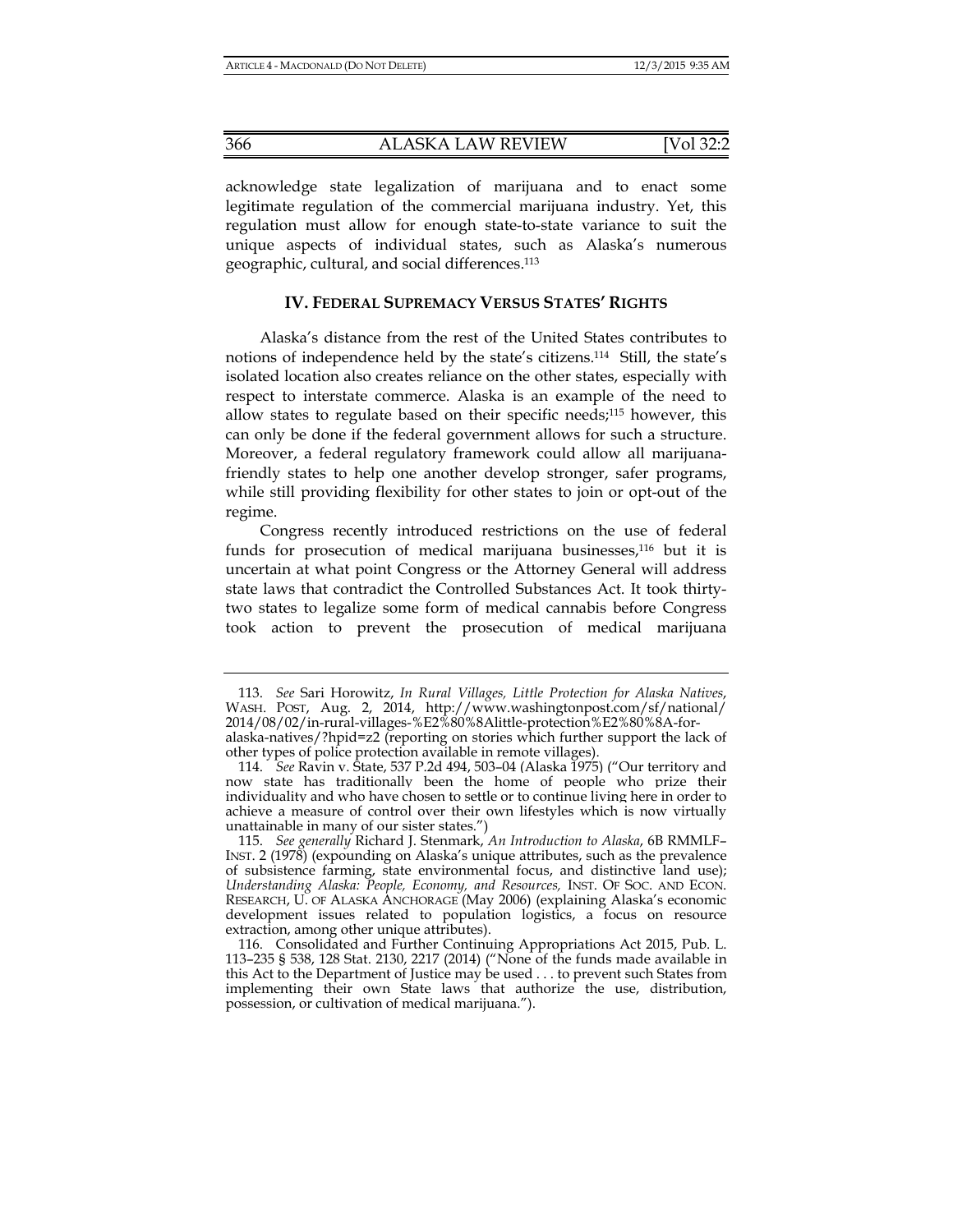businesses.117 What was it that made Congress finally decide to stop raiding medical marijuana facilities legally operating within state laws? Was it a matter of increasing state legalization? If so, how many states will have to legalize marijuana for recreational use before similar federal action is taken? As many states have passed laws allowing some form of legalized marijuana use<sup>118</sup> and others continue to do so,<sup>119</sup> this issue seems ripe for Congress to address.

Whether viewed as a refusal to regulate or as a continued desire to prohibit recreational marijuana use,<sup>120</sup> federal laws continue to police violators despite increasing voter preferences towards legalization.121 The *Raich* court points to Congress to provide a federal solution,122 but such a solution seems unlikely to occur until more states legalize marijuana, which leaves pioneering states in turmoil.

# **V. PRESERVING FEDERALISM IN MARIJUANA LEGALIZATION**

Preserving federalism in marijuana legalization is vital because states like Alaska should and must be allowed to implement legislation as desired by the people and to police those regulations themselves. The states under the Tenth Amendment of the constitution are to retain authority over an area of law within its borders unless the Constitution specifically gives the federal government the power to regulate the area

 119. Katy Steinmetz, *These Five States Could Legalize Marijuana in 2016*, TIME (Mar. 17, 2015), http://time.com/3748075/marijuana-legalization-2016/.

 120. Regulation involves an active form of operations management, whereas prohibition of an entire industry requires no regulation—prohibiting an industry does not allow for it to be regulated.

 121. *See* Tim Marcin, *Marijuana Legalization 2015: 58% of US Supports Recreational Use of Pot, Poll Finds*, INT'L BUS. TIMES, Oct. 21, 2015, http://www.ibtimes.com/marijuana-legalization-2015-58-us-supports-

recreational-use-pot-poll-finds-2150492 (reporting that 58% of Americans in favor of legalization of marijuana).

 <sup>117.</sup> Evan Halper, *Congress Quietly Ends Federal Government's Ban on Medical Marijuana*, L.A. TIMES, Dec. 16, 2014, http://www.latimes.com/nation/la-namedical-pot-20141216-story.html.

 <sup>118.</sup> *See State Info,* NAT'L ORG. FOR THE REFORM OF MARIJUANA LAWS (2015), http://www.norml.org/states (four states plus the District of Columbia have fully legalized marijuana, fifteen states have decriminalized marijuana, and twenty-three states plus the District of Columbia allow medicinal use while an additional fifteen allow medical cannabidiol).

 <sup>122.</sup> *See* Gonzales v. Raich, 545 U.S. 1, 33 (2005) ("We do note, however, the presence of another avenue of relief. As the Solicitor General confirmed during oral argument, the statute authorizes procedures for the reclassification of Schedule I drugs. But perhaps even more important than these legal avenues is the democratic process, in which the voices of voters allied with these respondents may one day be heard in the halls of Congress.").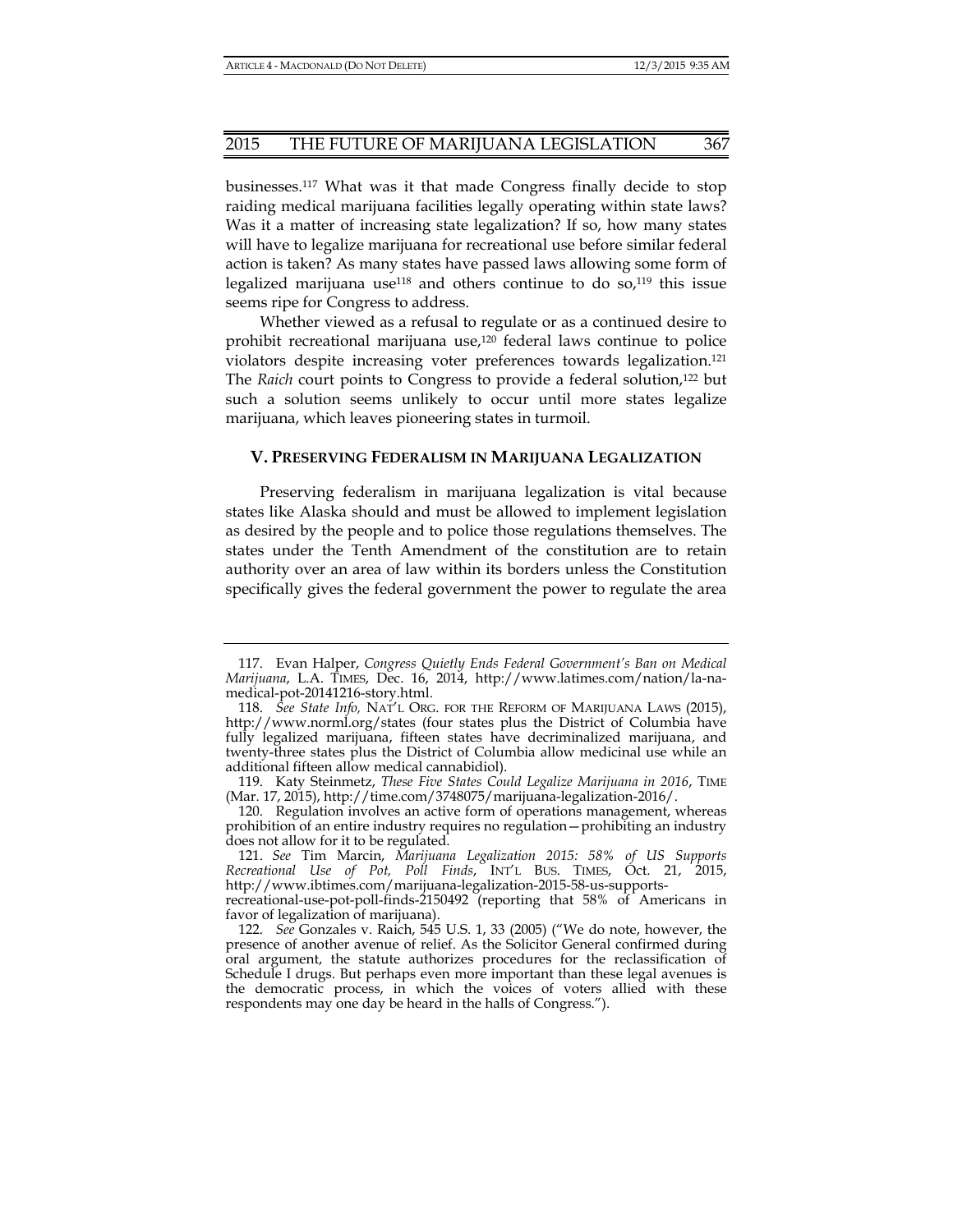or alternatively prohibits a state from having it.123 Thus, citizens in states that have legalized recreational marijuana use within its borders should not have to be concerned with federal overreach under the CSA. Still federalism exists to help the individual states function in unison.124 As more and more states continue to legalize marijuana, federal regulation over interstate marijuana commerce is needed.

Alaska offers a starting point for establishing the proper balance of federal marijuana regulations. Not only does the state tend to represent the outermost edge of independent culture in the United States, but also its current and proposed regulations for the recreational marijuana industry offer specific examples for how the federal government can regulate the industry through already-existing agencies.

As Freidman and Lakier point out in their writing, years of misunderstood law should not lead to a future of continued confusion.125 There are a wide range of possible solutions being proposed by scholars and politicians alike to create a cohesive regulatory system. Some are more hostile toward pioneering states' marijuana policies—these call for federal regulation to maintain and enforce a federal ban on marijuana, potentially prohibiting both medical and recreational use.126 But perhaps the most prevalent—and best in the author's opinion—attitude toward marijuana regulation calls for cooperation between the states and federal government. Such a cooperatively federalist solution likely would include a flexible application of the Controlled Substances Act to reduce conflicts between pioneering states' marijuana laws and federal regulation.127

Whatever approach the federal government chooses, it should regulate in accordance with the state's laws, or risk ignoring what the voters have chosen and destroying the purpose of allowing voters to directly influence the laws in their jurisdiction. It is important for the federal government to become involved in the future of the recreational

 <sup>123.</sup> *Marijuana on the Ballot*, *supra* note 5.

 <sup>124.</sup> *Federalism*, LEGAL INFO. INST. (2015), https://www.law.cornell.edu/ wex/federalism.

 <sup>125.</sup> *See generally* Friedman & Lakier, *supra* note 85 (proposing that the Commerce Clause only allows Congress to regulate, not prohibit, commerce).

 <sup>126.</sup> Marty Nemko, *Legalize Pot? You Must Be High*, TIME (Nov. 7, 2014), http://time.com/3573394/legalize-pot-you-must-be-high/; *see generally* Renehan, *supra* note 111 (recommending broader federal regulation to control the medical marijuana industry).

 <sup>127.</sup> *See* Erwin Chemerinsky, Jolene Forman, Allen Hopper & Sam Kamin, *Cooperative Federalism and Marijuana Regulation, 62 UCLA L. REV. 74 (2015)* (arguing that the federal government should allow some states to become exempt from the Controlled Substances Act provisions that cover marijuana if they meet certain federal requirements).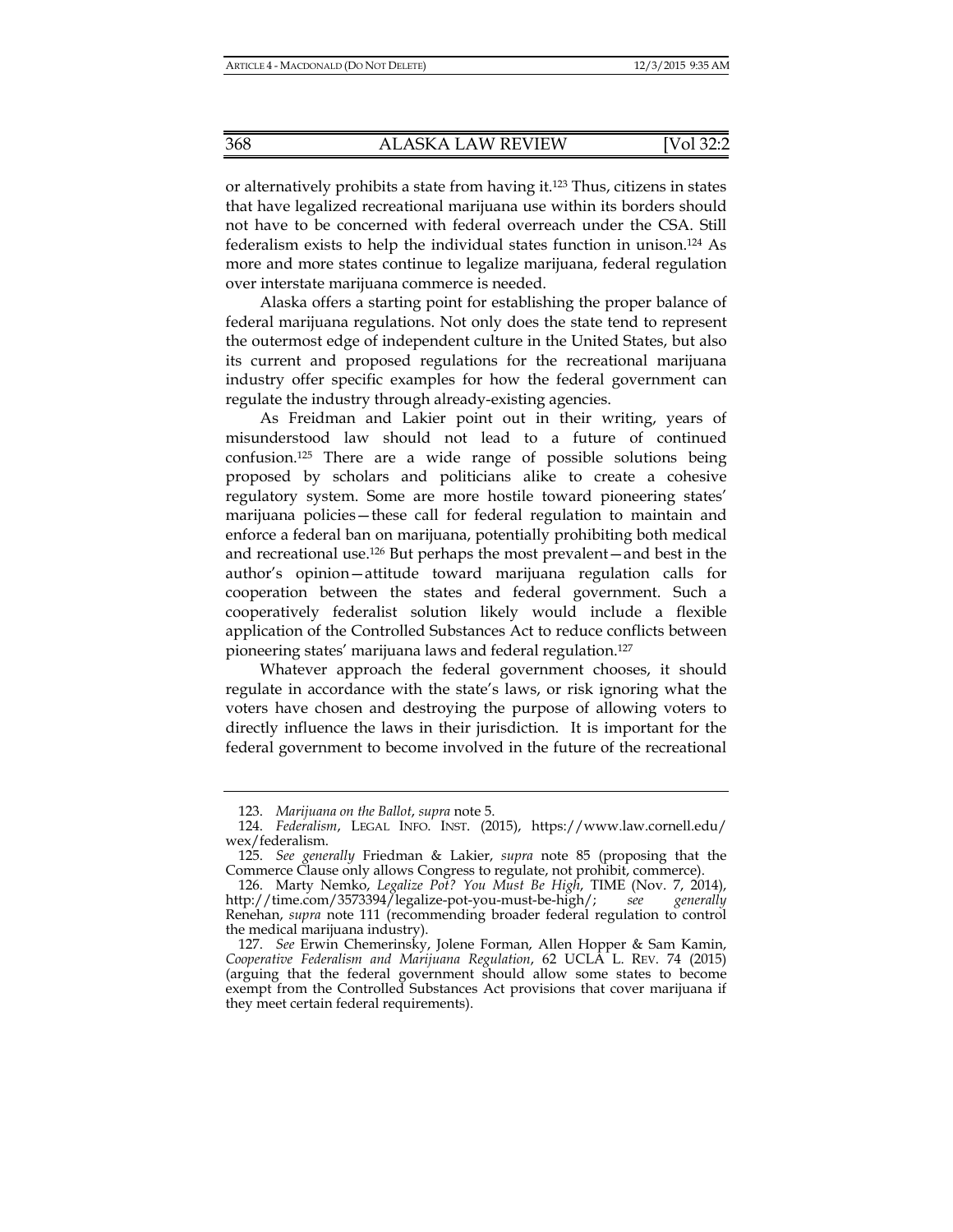marijuana industry; it will continue to exist whether or not the federal government decides to regulate or prohibit it entirely.

# **A. Recommendations**

The political, cultural, and social differences between states supports the view that states ought to serve as incubators of political policies and laboratories of democracy.128 Alaska, for example, is a state with many important and distinct characteristics. Consideration towards unique state characteristics is an essential step towards finding the proper balance for federal and state regulation of marijuana.

Alaska's proposed regulatory scheme for recreational marijuana use provides a promising example for federal regulation. Alaska House Bill 133 is both comprehensive and cohesive, at least in part because it is based on food and beverage regulatory legislation.129

The most important aspect of Alaska's regulatory scheme is that the regulatory program relies on existing agencies which regulate similar types of commerce. Utilizing already-existing agencies to regulate interstate marijuana commerce may be the most logical approach for the federal government in making the transition from prohibition to regulation. In Alaska, for instance, the Department of Agriculture works with cultivation and farming.130 In another example, the Bureau of Alcohol, Tobacco, Firearms and Explosives oversees an effort to reduce crime within the alcohol and tobacco industries, while supporting commerce in these areas.<sup>131</sup>

Undeniably, internal contradictions within the federal government present arguments against the Drug Enforcement Administration (DEA)'s stance on marijuana enforcement.132 The most confusing part of

 <sup>128.</sup> *See, e.g.*, New State Ice Co. v. Liebmann, 285 U.S. 262, 311 (1932) (Brandeis, J., dissenting) (arguing that the "right to experiment" is one of the fundamental principles of the federal system).

 <sup>129.</sup> *See generally* H.B. 133, 29th Leg., 1st Sess. (Alaska 2015) (suggesting a regulatory scheme for marijuana based on Alaska's preexisting food and beverage regulations).

 <sup>130.</sup> *See generally U.S.D.A. Programs and Services,* UNITED STATES DEP'T OF AGRIC.*,*

http://www.usda.gov/wps/portal/usda/usdahome?navid=PROGRAM\_AND \_SERVICE (last visited Sept. 11, 2015) (listing the department's numerous programs, including conservation and agricultural research).

 <sup>131.</sup> *See generally Alcohol and Tobacco,* BUREAU OF ALCOHOL, TOBACCO, FIREARMS, AND EXPLOSIVES, https://www.atf.gov/alcohol-tobacco (last visited Sept. 11, 2015) (describing the bureau's mission to prevent the trafficking of liquor and tobacco in avoidance of federal and state taxes and laws).

<sup>132.</sup> U.S. DEP'T OF JUSTICE, DRUG ENF'T ADMIN., THE DEA POSITION ON IARIJUANA (Apr. 2013), available at http://www.dea.gov/docs/ MARIJUANA (Apr. 2013), *available at* http://www.dea.gov/docs/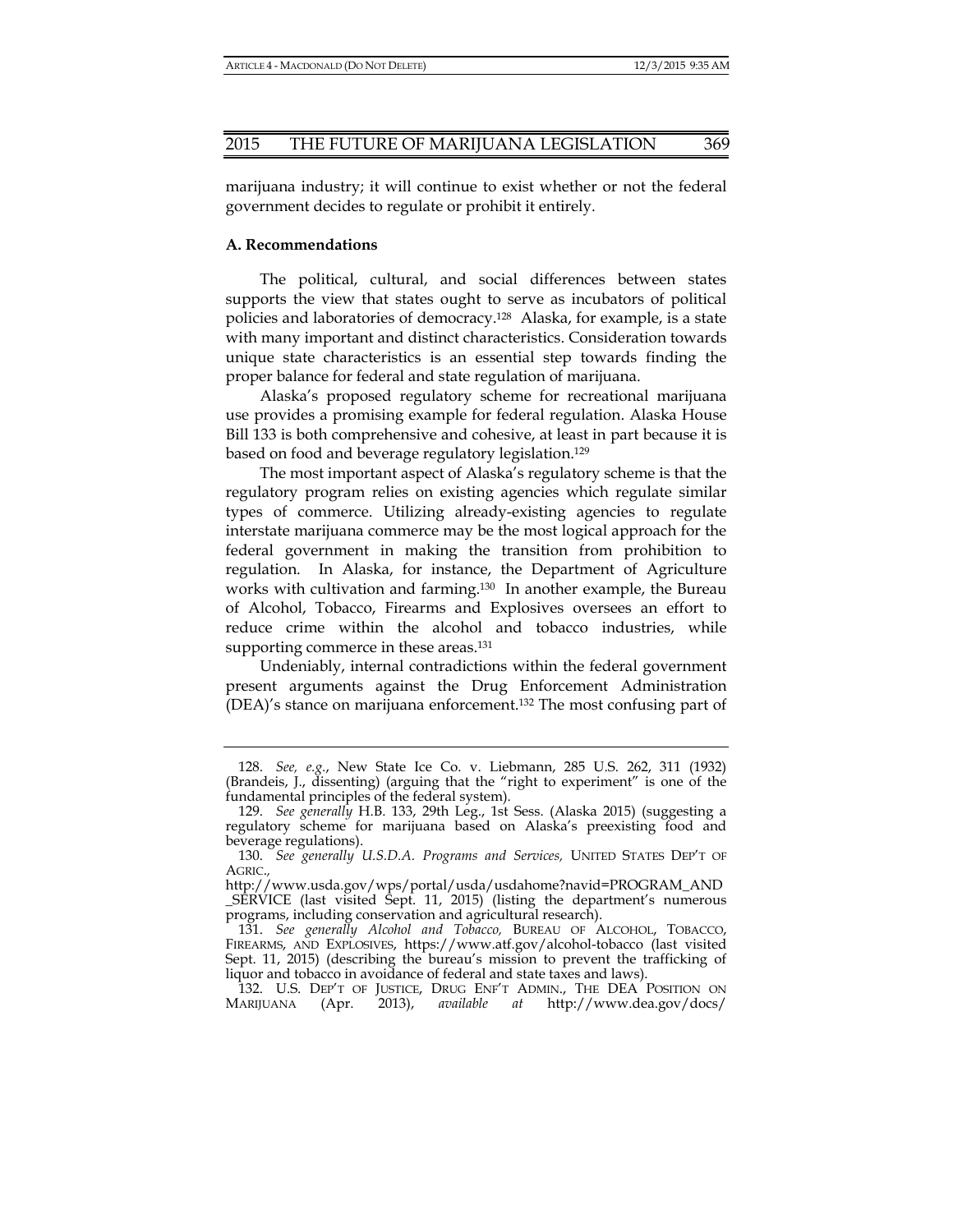the DEA's stance is the fact that the United States Department of Health and Human Services possesses the patent for cannabinoids as antioxidants and neuroprotectants.133 Additionally, the federal government continues to operate its medical marijuana program for the grandfathered participants,134 and the National Institute of Health continues to purchase marijuana from the University of Mississippi for research and to supply the remaining federal marijuana patients with their marijuana.135 Federal legalization and regulation in the marijuana arena would solve these conflicting stances.

As states continue to legalize marijuana for medical and recreational use in the absence of a federal marijuana regulatory scheme, more and more people operate between conflicting state protection and federal prosecution. The threat of federal prosecution will limit the exercise of the personal freedoms of citizens, whose states have legalized recreational marijuana use. This especially harms states such as Alaska where personal freedom is of vital importance. It is foremost apparent that marijuana should be removed from the CSA entirely. Congress then needs to create a regulatory scheme for interstate marijuana commerce. Authorizing the ATF to regulate marijuana commerce as it regulates alcohol commerce would be an easy and manageable solution that would allow states to modify use within their states to fit their unique needs.

# **CONCLUSION**

Only time will tell if the federal government will take a cooperative, productive approach or a heavy-handed, resistant approach in response to the marijuana laws being passed by state voters. The first approach supports commerce, trade, and economic growth, while the latter results in continued criminalization of marijuana use, possession, and commerce, costly imprisonment, and wasted economic opportunities. In making its decision, however, the federal government would benefit by looking to Alaska's recent regulatory measures.

The federal government may be in a position of disadvantage in

marijuana\_position\_2011.pdf.

 <sup>133.</sup> U.S. Patent No. 6,630,507 (filed Feb. 2, 2001).

 <sup>134.</sup> Katie Rucke, *While Arresting Thousands Of Pot Smokers Daily, Feds Supply 4 Patients With Legal Marijuana*, MINT PRESS NEWS (June 17, 2013), http:// www.mintpressnews.com/even-while-arresting-thousands-of-pot-smokersdaily-feds-supply-4-patients-with-legal-marijuana/163682/.

 <sup>135.</sup> Alex Rogers, *Uncle Sam Will Buy \$69 Million Worth of Pot From Ole Miss*, TIME (Mar. 23, 2015), http://time.com/3755253/university-mississippimarijuana/.